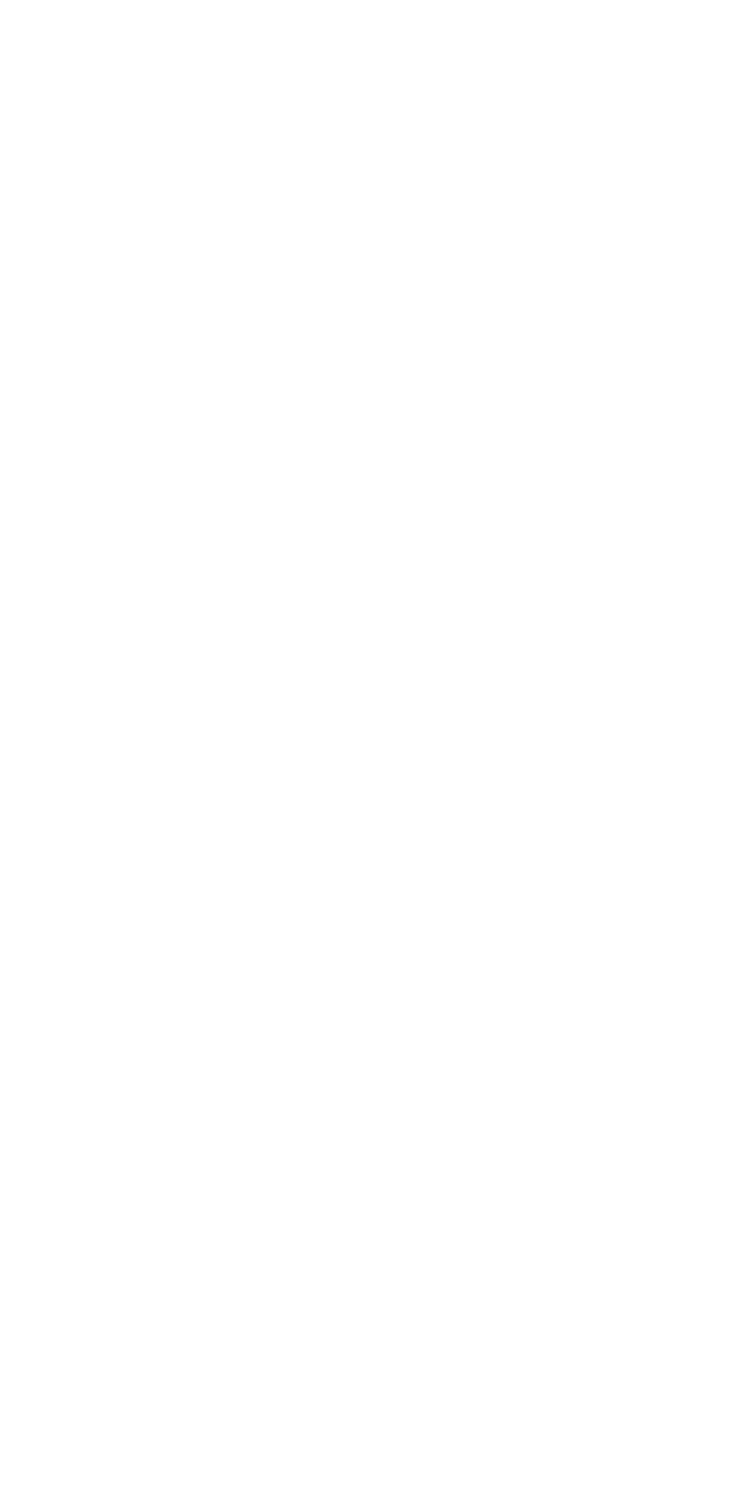# **Population: Key figures**

|    | Permanent resident population<br>8484130                          |
|----|-------------------------------------------------------------------|
|    | Live births<br>87 381                                             |
| Ŀ. | Deaths<br>66 971                                                  |
|    | Family households with children aged under 25<br>1095000          |
|    | <b>Marriages</b><br>Registered partnerships<br>40 599<br>789      |
|    | <b>Divorces</b><br>Dissolved partnerships<br>15 906<br>183        |
|    | Life expectancy at birth and at 65 years<br>85.4 years 22.5 years |
|    | Life expectancy at birth and at 65 years<br>81.4 years 19.7 years |
|    | Number of Swiss citizens living abroad<br>751793                  |
|    | Sources: FSO - SE-Stat, BEVNAT, Structural Survey, STATPOP        |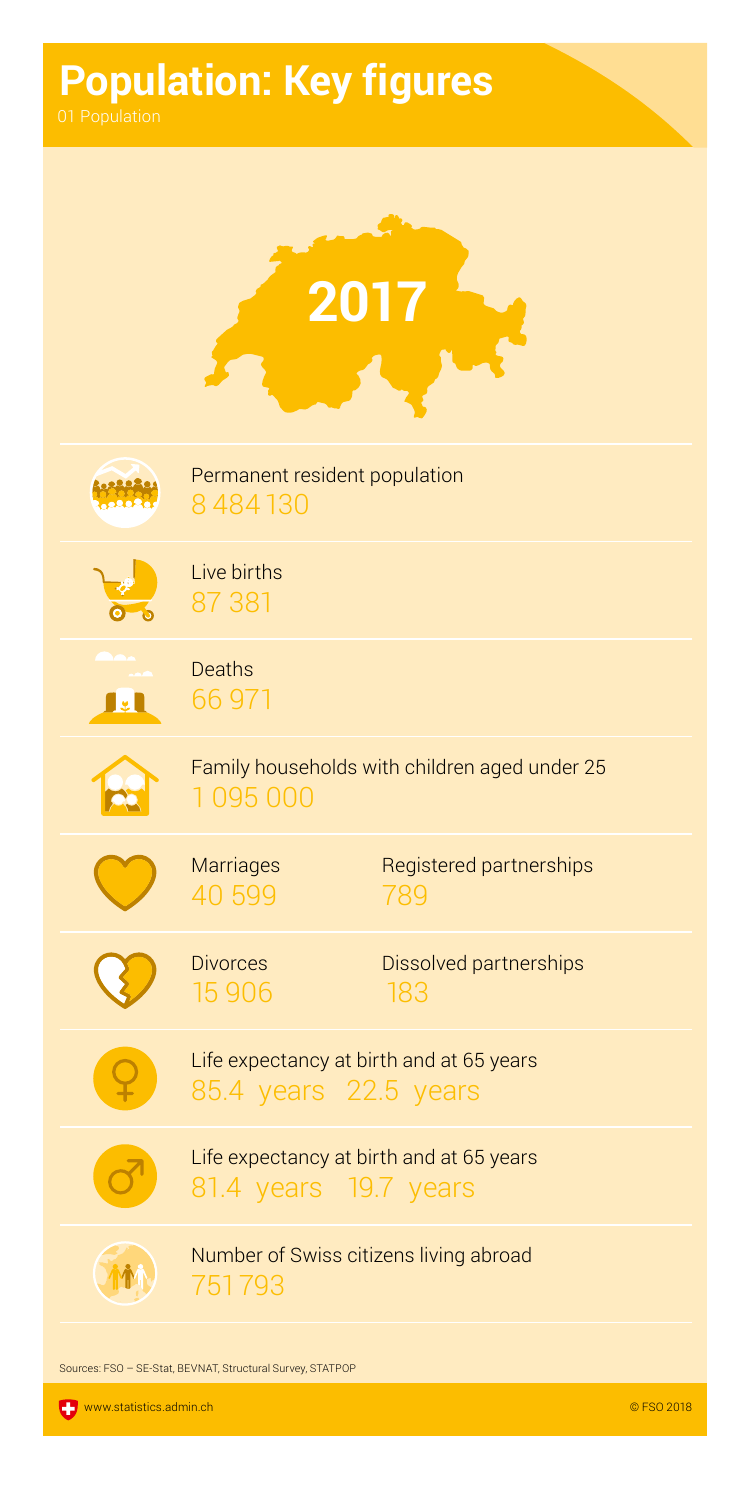| Published by:  | Federal Statistical Office (FSO)                                                                                                          |
|----------------|-------------------------------------------------------------------------------------------------------------------------------------------|
| Information:   | Federal Statistical Office (FSO),<br>Demography and migration, info.dem@bfs.admin.ch,<br>tel. +41 58 463 67 11                            |
| Editor(s):     | Jacqueline Kucera, FSO; Athena Krummenacher, FSO                                                                                          |
| Contents:      | Demography and migration section DEM                                                                                                      |
| Series:        | Swiss Statistics                                                                                                                          |
| Topic:         | 01 Population                                                                                                                             |
| Original text: | German                                                                                                                                    |
| Translation:   | FSO language services                                                                                                                     |
| Layout:        | DIAM Section, Prepress/Print                                                                                                              |
| Graphics:      | DIAM Section, Prepress/Print                                                                                                              |
| Front page:    | DIAM Section, Prepress/Print                                                                                                              |
| Printed:       | In Switzerland                                                                                                                            |
| Copyright:     | FSO. Neuchâtel 2018<br>Reproduction with mention of source authorised<br>(except for commercial purposes).                                |
|                | Print format orders: Federal Statistical Office, CH-2010 Neuchâtel,<br>tel. +41 58 463 60 60, fax +41 58 463 60 61,<br>order@bfs.admin.ch |
| Price:         | free of charge                                                                                                                            |
| Downloads:     | www.statistics.admin.ch (free of charge)                                                                                                  |
| FSO number:    | 1155-1700                                                                                                                                 |

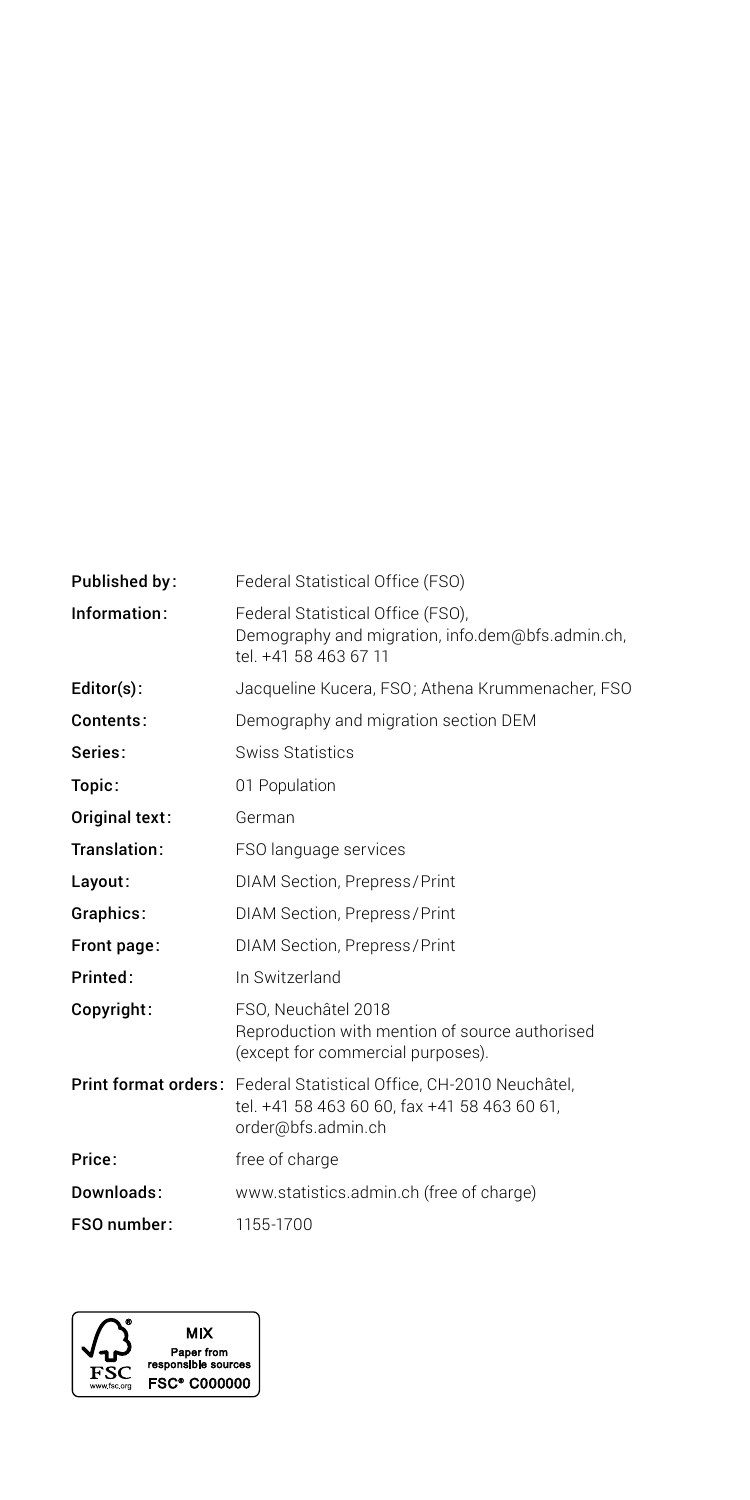# Table of contents

| Т.             | Population                                                    |                   |
|----------------|---------------------------------------------------------------|-------------------|
| $\overline{2}$ | <b>Households</b>                                             | $12 \overline{ }$ |
| 3              | Births, adoptions, deaths and life expectancy                 | 14                |
| 4              | Civil status, marriage, registered partnership<br>and divorce | 21                |
| 5              | <b>Migration and acquisition of Swiss citizenship</b>         | 26                |
| 6              | Swiss citizens living abroad                                  | 31                |
| 7              | Switzerland in international comparison                       | 33                |
| 8              | Information, sources and publications                         | 34                |
|                |                                                               |                   |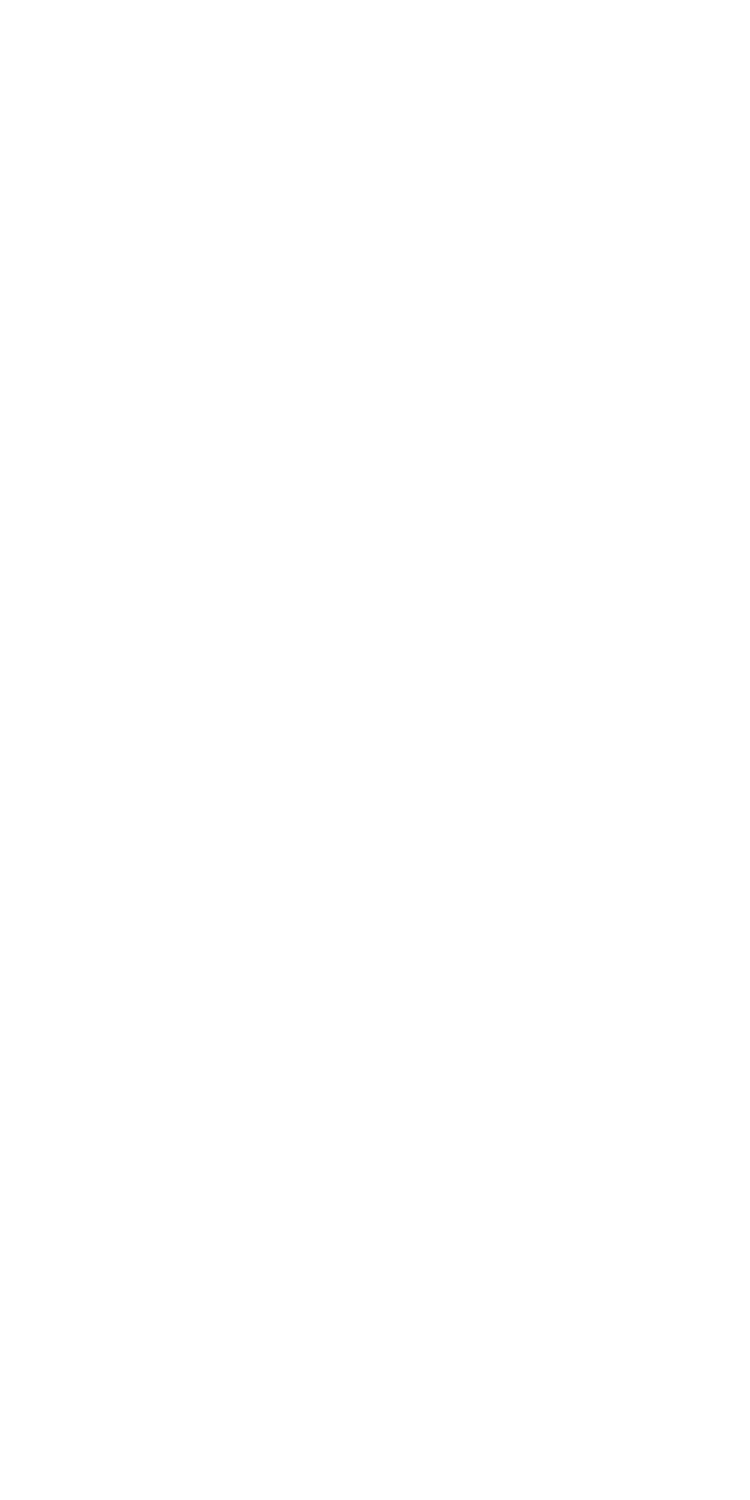#### nationals increased by 39 334 while that of foreign nationals in-

<span id="page-6-0"></span>1 Population

creased by 25 246. Growth among the Swiss resident population was less marked than that among the permanent foreign resident population (+0.6% compared with +1.2%).

At the end of 2017, Switzerland's permanent resident population stood at 8 484 130 inhabitants, corresponding to an increase of 64 580 persons (+0.8%) compared with 2016. The number of Swiss

| Permanent resident population |  |  |
|-------------------------------|--|--|
|-------------------------------|--|--|

|            | 1970      | 1980 | 1990                          | 2000                                              | 2017      |
|------------|-----------|------|-------------------------------|---------------------------------------------------|-----------|
| Total      |           |      |                               | 6 193 064 6 335 243 6 750 693 7 204 055 8 484 130 |           |
| Swiss      | 5 191 177 |      |                               | 5421746 5623584 5779685 6357738                   |           |
| Foreigners | 1 001 887 |      |                               | 913 497 1 127 109 1 424 370 2 126 392             |           |
| Men        | 3 025 330 |      | 3 081 965 3 298 312 3 519 698 |                                                   | 4 206 434 |
| Women      |           |      |                               | 3 167 734 3 253 278 3 452 381 3 684 357 4 277 696 |           |

Sources: FSO – ESPOP, STATPOP © FSO 2018

#### Population structure

There were more women (4 277 696) than men (4 206 434) in the permanent resident population. Between the ages of 20 and 39, the gender ratio was even, with 1.1 million men and women respectively.

Permanent resident population by age group and sex, 2017 G1



7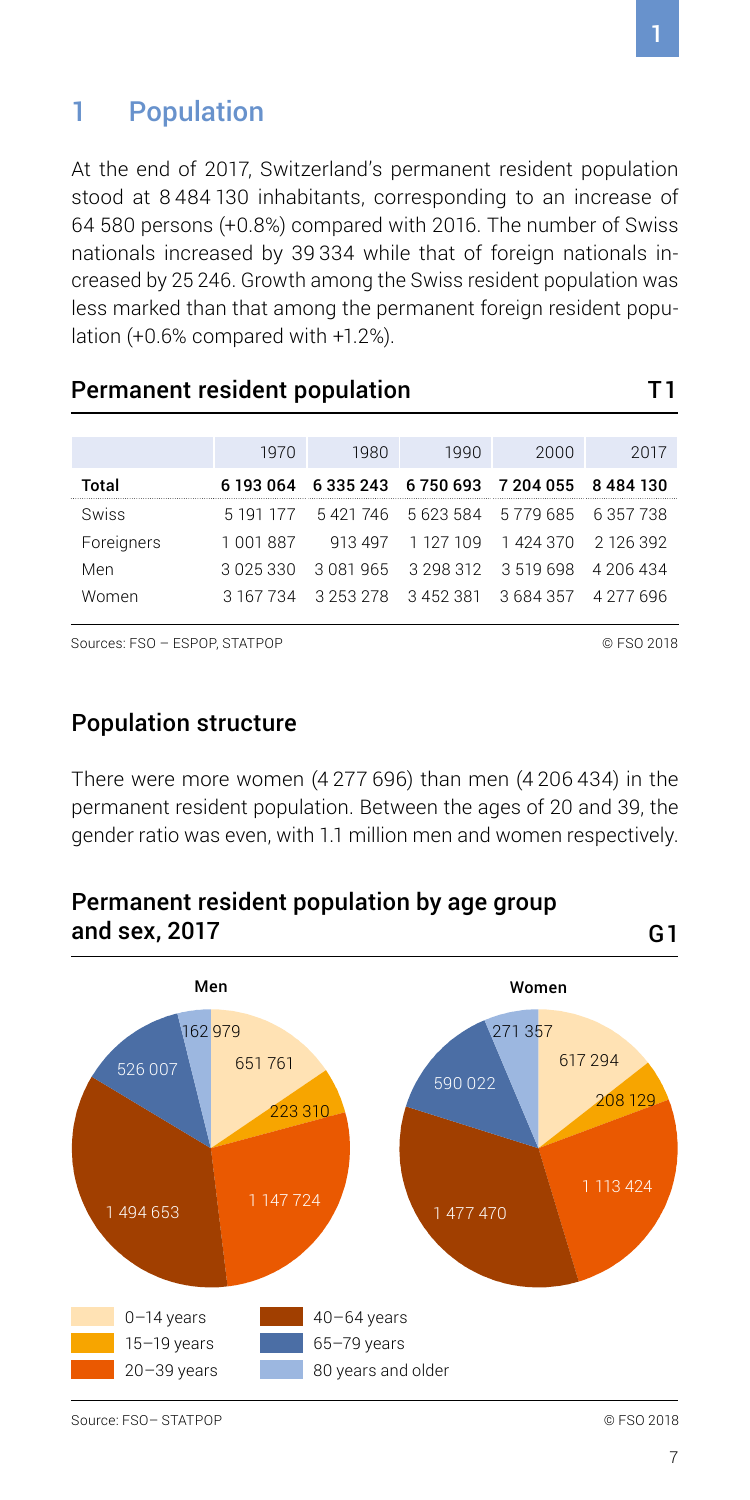# Age structure of the population

The age structure of the population has changed considerably since 1900. The number of young people under the age of 20 has fallen while the share of persons aged 65 and over has increased. Known as demographic ageing, this phenomenon is the result of increased life expectancy and decreasing fertility. The top of the age pyramid is expected to widen in the future as the baby boom generations enter the older age groups.



Sources: FSO – STATPOP, FPC © FSO 2018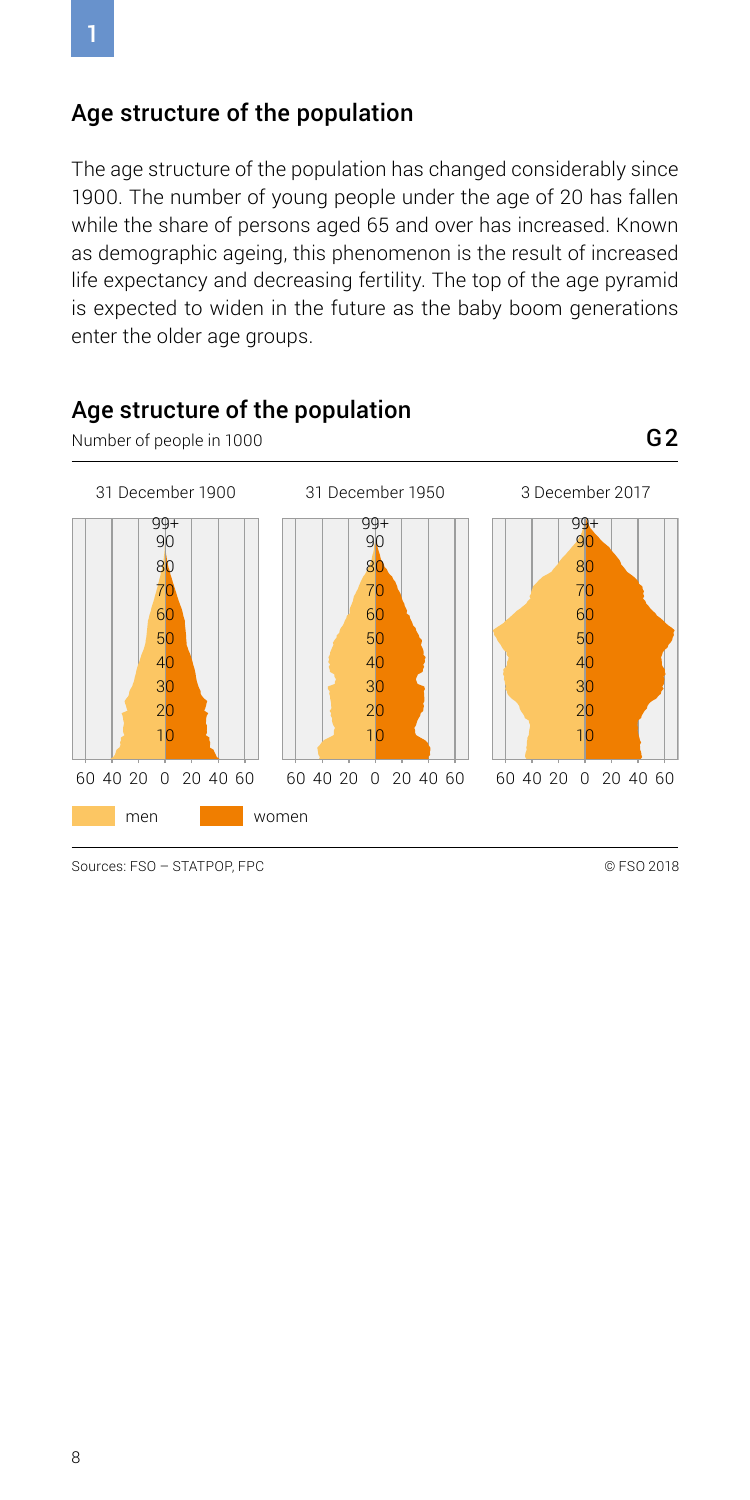#### Persons aged 65 and over

The number of persons aged 65 and over increased from 191 593 in 1900 to 450 600 in 1950. It grew further to 1.1 million by 2000 and reached 1.6 million in 2017.



#### Permanent resident population aged 65 and older G3

Sources: FSO — ESPOP, STATPOP © FSO 2018

#### **Centenarians**

At the end of 2017, 1510 people who were centenarians lived in Switzerland, the majority of them women.







Sources: FSO — ESPOP, FPC, STATPOP © FSO 2018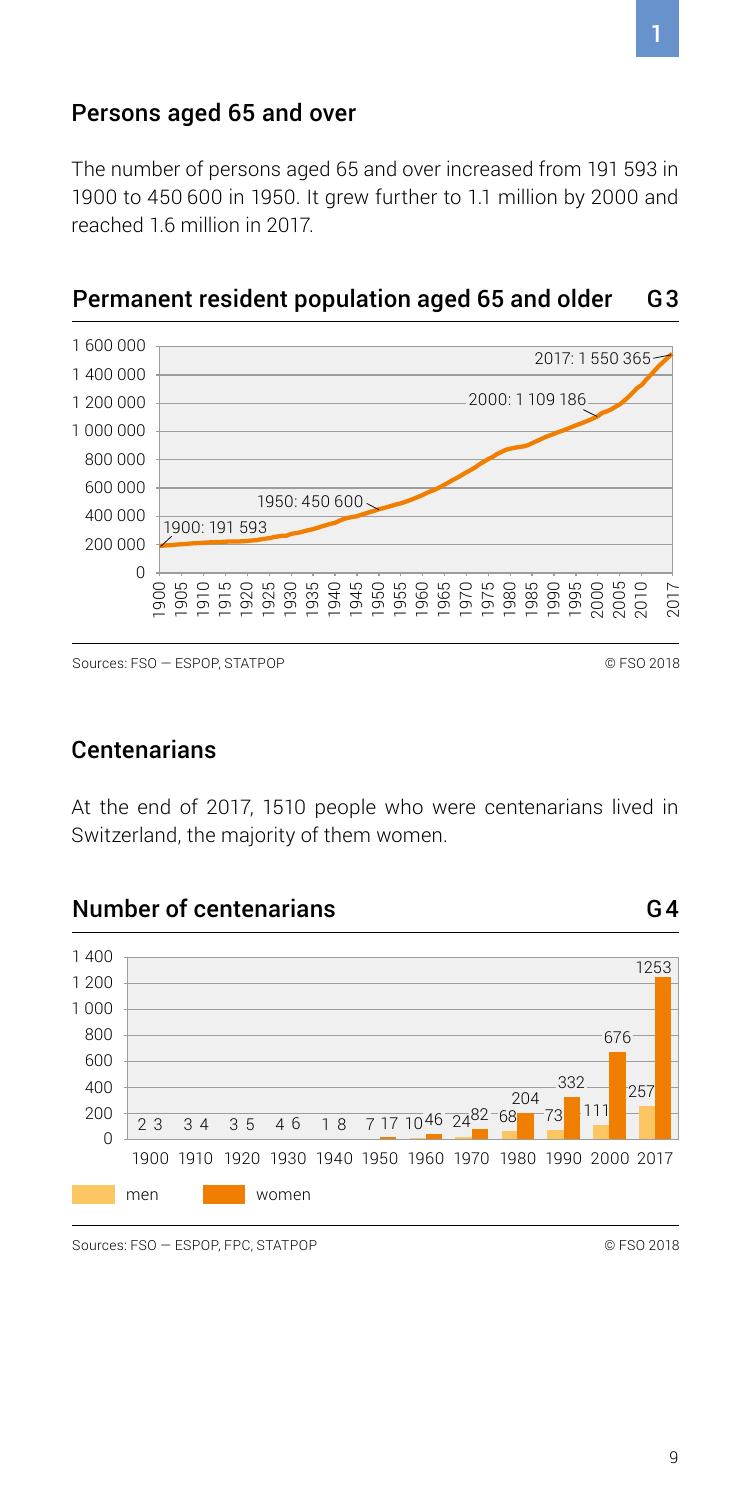# Population of the cantons

With the exception of Neuchâtel and Ticino, all cantons recorded a population increase in 2017. The greatest increases were seen in the cantons of Zug (1.2%), Geneva (1.2%), Thurgau (1.1%), Aargau (1.1%) and Zurich (1.1%).

#### Permanent resident population of the cantons, 2017 T2

|                  | Total     | Men       | Women     | <b>Swiss</b> | Foreigners |
|------------------|-----------|-----------|-----------|--------------|------------|
| Switzerland      | 8484130   | 4 206 434 | 4 277 696 | 6357738      | 2 126 392  |
| Zurich           | 1 504 346 | 748 276   | 756 070   | 1 102 014    | 402 332    |
| Berne            | 1 031 126 | 505 911   | 525 215   | 864 345      | 166 781    |
| Lucerne          | 406 506   | 202 534   | 203 972   | 331 512      | 74 994     |
| Uri              | 36 299    | 18522     | 17777     | 31 928       | 4371       |
| Schwyz           | 157 301   | 80 618    | 76 683    | 124 130      | 33 171     |
| Obwalden         | 37 575    | 19 0 30   | 18 545    | 32 056       | 5519       |
| Nidwalden        | 42 969    | 22 006    | 20 963    | 36712        | 6 257      |
| Glarus           | 40 349    | 20 4 23   | 19 9 26   | 30 636       | 9713       |
| Zug              | 125 421   | 63 410    | 62 011    | 90 430       | 34 991     |
| Fribourg         | 315 074   | 157874    | 157 200   | 244 143      | 70 931     |
| Solothurn        | 271 432   | 135 497   | 135 935   | 210 812      | 60 620     |
| Basel-Stadt      | 193 908   | 93723     | 100 185   | 124 147      | 69761      |
| Basel-Landschaft | 287023    | 140 771   | 146 252   | 222 343      | 64 680     |
| Schaffhausen     | 81 351    | 40 251    | 41 100    | 60 185       | 21 166     |
| Appenzell A.Rh.  | 55 178    | 27879     | 27 299    | 46 181       | 8997       |
| Appenzell I.Rh.  | 16 105    | 8 2 9 0   | 7815      | 14 2 7 1     | 1834       |
| Saint Gallen     | 504 686   | 252710    | 251 976   | 383755       | 120 931    |
| Graubünden       | 197888    | 99 050    | 98838     | 160 985      | 36 903     |
| Aargau           | 670988    | 337 178   | 333 810   | 503709       | 167 279    |
| Thurgau          | 273 801   | 137823    | 135 978   | 206 118      | 67 683     |
| Ticino           | 353709    | 172 505   | 181 204   | 255 122      | 98 587     |
| Vaud             | 793 129   | 389 504   | 403 625   | 527 117      | 266 012    |
| Valais           | 341 463   | 169 162   | 172 301   | 263082       | 78 381     |
| Neuchâtel        | 177964    | 87093     | 90 871    | 132 811      | 45 153     |
| Geneva           | 495 249   | 240 114   | 255 135   | 296 675      | 198 574    |
| Jura             | 73 290    | 36 280    | 37 010    | 62 519       | 10771      |

Source: FSO – STATPOP © FSO 2018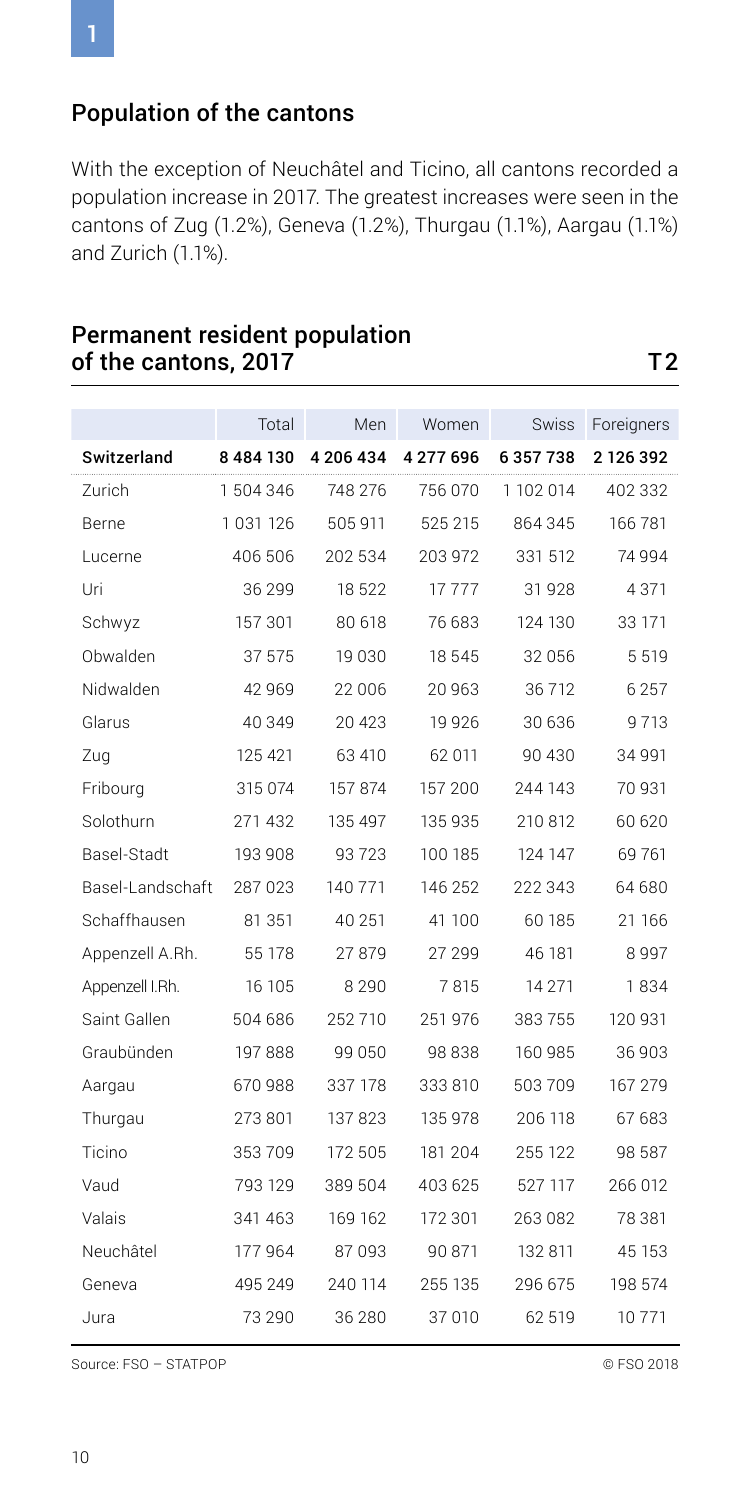In 13 cantons, the number of men exceeded that of women. The surplus of men was greatest in Appenzell I.Rh., Schwyz and Nidwalden. Women were in the majority in the other cantons, with their majority most pronounced in Basel-Stadt and Geneva.

The cantons with the highest proportion of foreign inhabitants were Geneva (40.1%), Basel-Stadt (36.0%) and Vaud (33.5%). With 11.4% and 12%, Appenzell I.Rh. and Uri had the smallest proportion of foreign nationals, followed by the cantons of Nidwalden, Obwalden and Jura with less than 15% each.

#### The 10 most common nationalities in the permanent foreign resident population

At the end of 2017, 2.1 million foreign nationals lived in Switzerland. Of these, 408 691 were born in Switzerland while 1.7 million were born abroad. Two-thirds of people born abroad came from a EU28/ EFTA member state.

The 10 most common countries of nationality were Italy (317 267), Germany (304 571), Portugal (266 557), France (131 050), Kosovo (110 683), Spain (83 253), Turkey (68 172), Serbia (66 889), Macedonia (66 076) and Austria (42 478).



#### Foreign permanent resident population, 2017 G5

Source: FSO – STATPOP © FSO 2018

In 1910, foreign nationals in Switzerland represented 14.7% of the population – a figure that was not exceeded again until 1967. With the exception of the years 1975 – 1979 and another slight decline in 1983, the proportion of foreigners subsequently continued to rise and in 2017 was roughly 25%.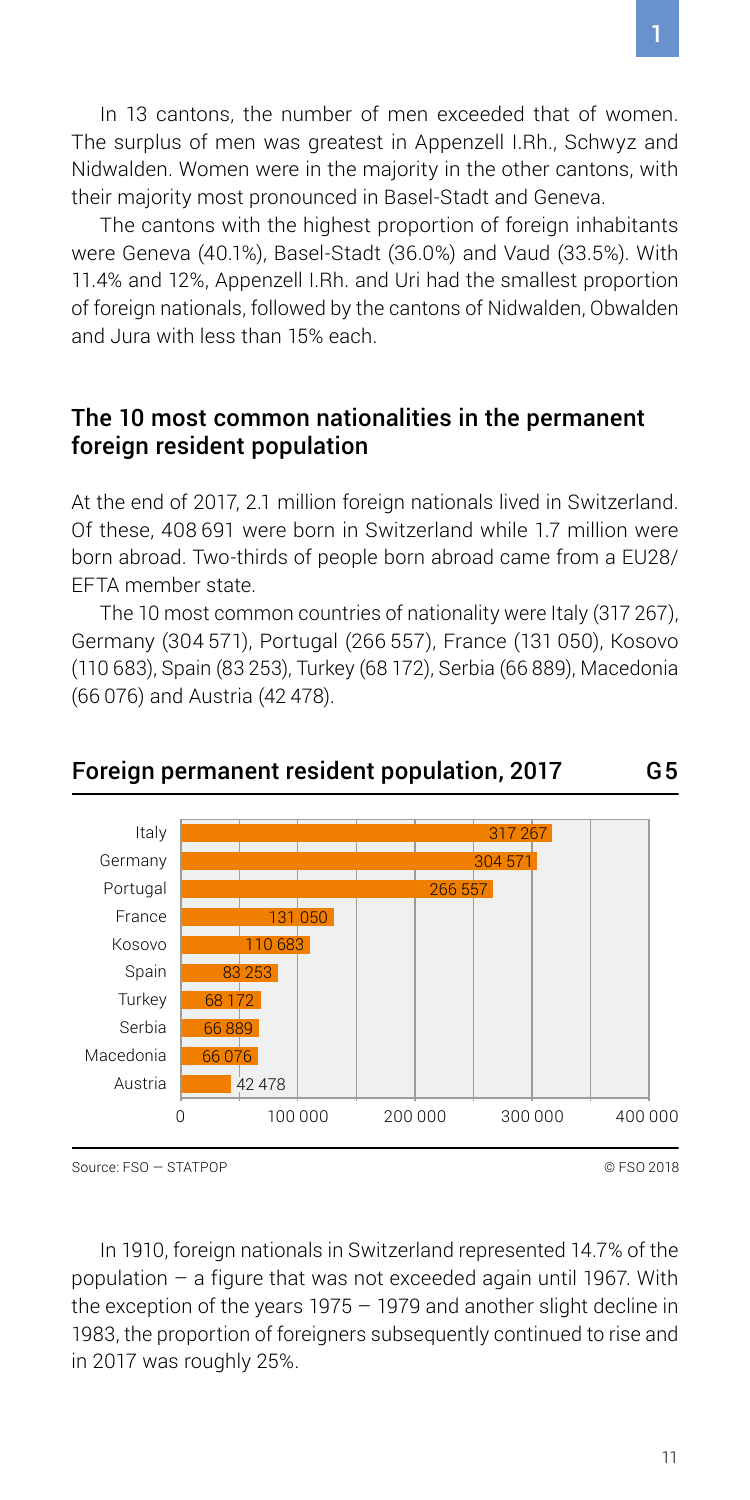# <span id="page-11-0"></span>2 Households

At the end of 2016, there were some 3.7 million private households in Switzerland, roughly one million of which were households with at least one child under the age of 25. Couples with their biological or adopted children lived in the majority of these households (79%).

15.0% of households were lone-parent households, which for the most part consisted of lone mothers with children (82.2%). 5.5% of family households were patchwork families, i.e. households where at least one parent has brought a child from a previous relationship to the new family.



#### Family households with at least one child under 25 years according to type G6

Source: FSO — Structural Survey 2016 **Contract Contract Contract Contract Contract Contract Contract Contract Contract Contract Contract Contract Contract Contract Contract Contract Contract Contract Contract Contract Cont** 

In the case of couple households with children, two children households were most common in 2016 with 46.3%. On average, fewer children lived in lone-parent households than in couple households with children and in comparison, children in lone-parent households were also older.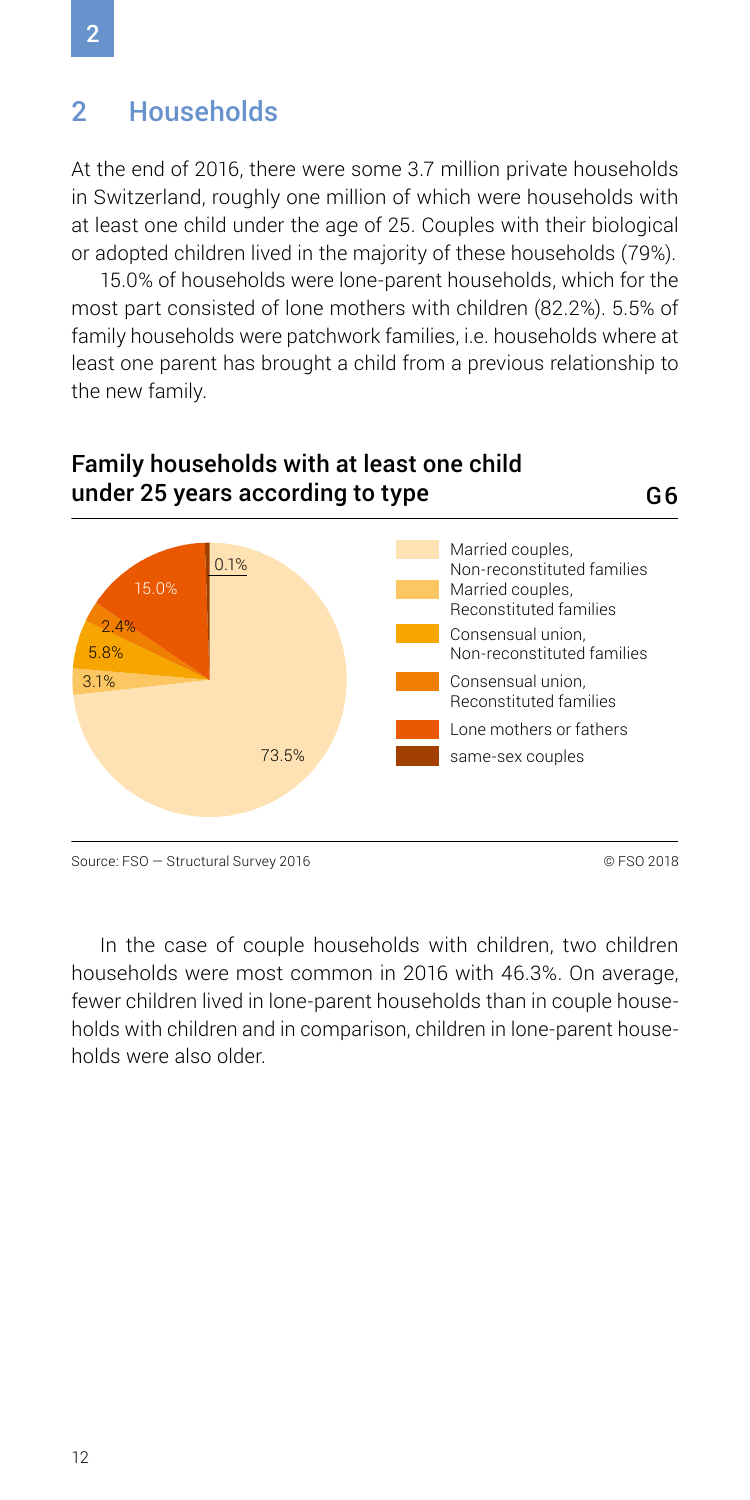# Proportion of couple households and single parent households by number of children aged under 25, 2016 G7



Source: FSO – Structural Survey 2016 **Discriming the COST COST** OF FSO 2018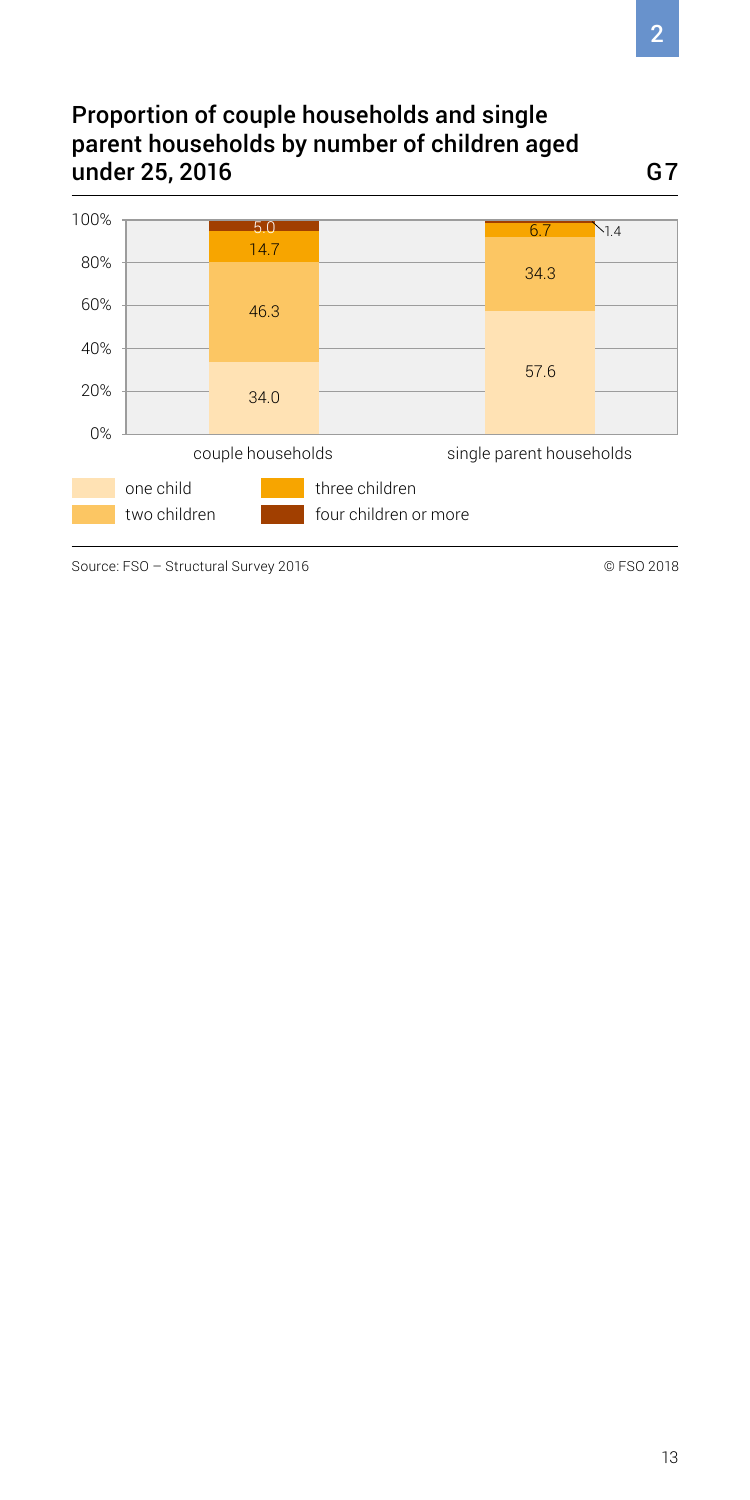# <span id="page-13-0"></span>3 Births, adoptions, deaths and life expectancy

#### **Births**

87 381 children were born in 2017. There were slightly more boys born (44 873) than girls (42 508).

| Live births          |                  |                   |                   |                   | тз               |
|----------------------|------------------|-------------------|-------------------|-------------------|------------------|
|                      | 1970             | 1980              | 1990              | 2000              | 2017             |
| Total                | 99 216           | 73 661            | 83939             | 78 458            | 87381            |
| Boys<br>Girls        | 51 235<br>47 981 | 37 7 17<br>35 944 | 42 914<br>41 0 25 | 40 40 2<br>38 056 | 44 873<br>42 508 |
| Source: ESO - BEVNAT |                  |                   |                   |                   | © FSO 2018       |

Most parents were aged between 30 and 39 when their children were born. The proportion of fathers and mothers under the age of 30 has decreased in recent years while that of 30 to 40 years olds has increased.

The average number of children per man differed from that per woman (1.42 compared with 1.52). This is due to the fact that there were more men of reproductive age in the population than there were women. Male fertility is therefore slightly lower than that of women.

In 2017, there were 21 419 acknowledgements of paternity. The majority of children were born within marriage (74.8%). However, the percentage of births outside marriage rose from 3.8% in 1970 to 25.2% in 2017.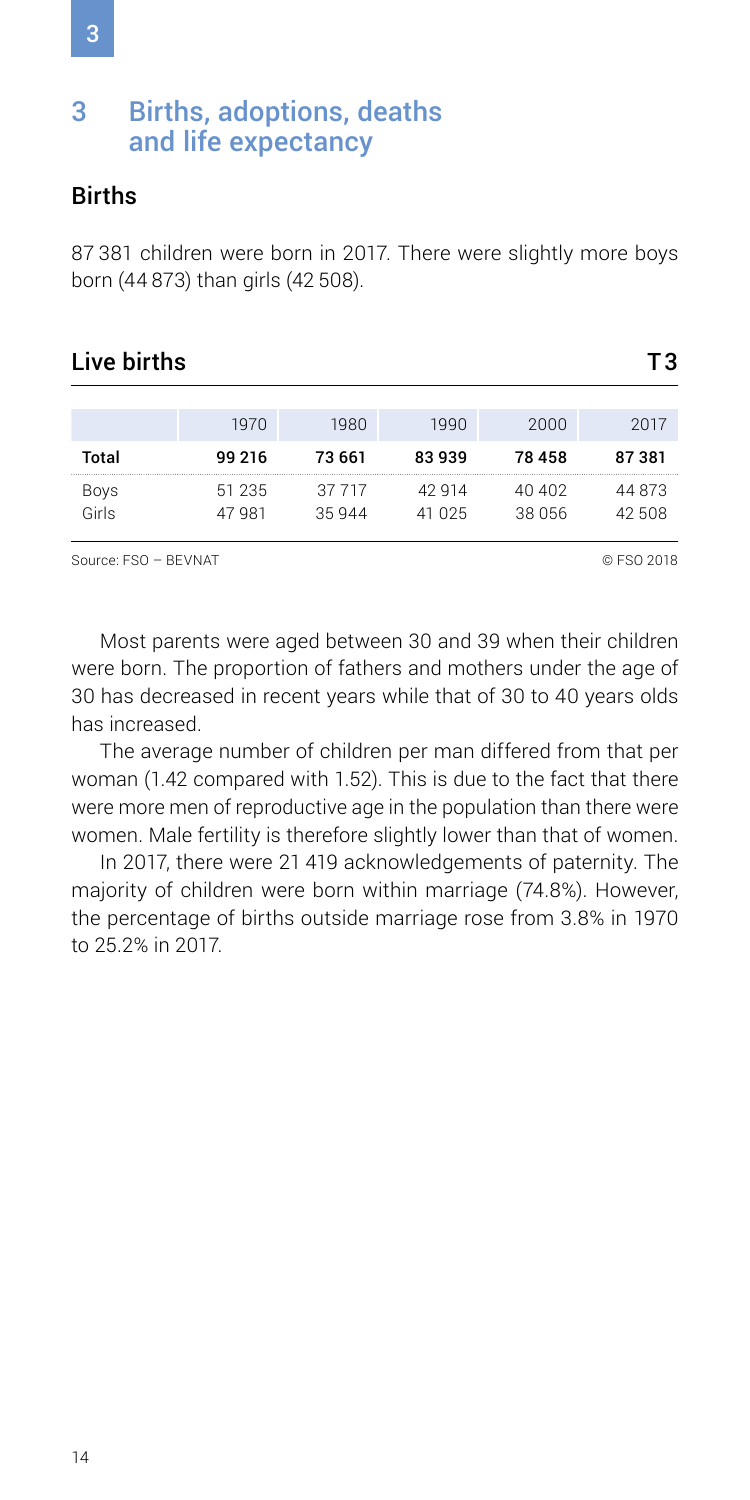# Proportion of live births by age of the father and the mother G8



# Average number of children by nationality of the mother and by sex G9



Sources: FSO — BEVNAT, ESPOP, STATPOP © FSO 2018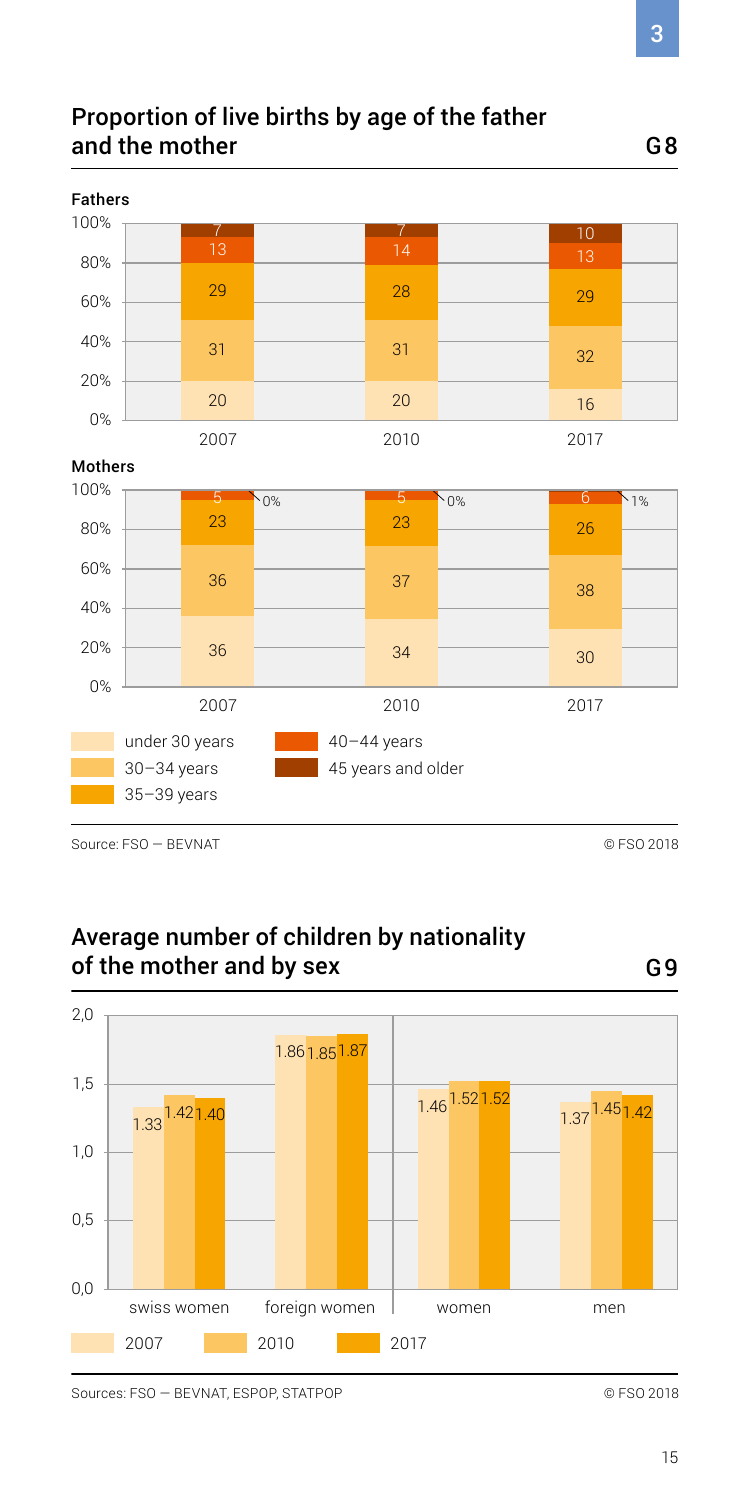#### Multiple births

The number of multiple births has risen in the last 30 years. For example, the percentage of twin births almost doubled from 1.0% in 1970 to 1.8% in 2017.

# Multiple births T4

|                                        | 1970 | 1980 | 1990 | 2000 | 2017 |
|----------------------------------------|------|------|------|------|------|
| Total <sup>1</sup>                     | 908  | 761  | 980  | 110  | 590  |
| Twins                                  | 898  | 747  | 949  |      | 566  |
| Triplets                               |      | 14   | 29   | 31   | 24   |
| Quadruplets and Quintuplets            |      |      |      |      |      |
| incl. both live births and stillbirths |      |      |      |      |      |

Source: FSO – BEVNAT © FSO 2018

# Adoptions

In the period from 1980 to 2017, the number of adoptions fell from 1583 to 305. 160 adoptions of Swiss nationals and 145 adoptions of foreign nationals were recorded.

| Adoptions by sex and nationality |                |       |      | Т5   |
|----------------------------------|----------------|-------|------|------|
|                                  |                |       |      |      |
| <b>Adoptions</b>                 | 1980           | 1990  | 2000 | 2017 |
| Total                            | 1583           | 1 198 | 808  | 305  |
| By sex of the adopted person     |                |       |      |      |
| Men                              | 796            | 570   | 386  | 149  |
| Women                            | 787            | 628   | 422  | 156  |
| Nationality before the adoption  |                |       |      |      |
| Switzerland                      | 1 060          | 525   | 198  | 160  |
| Europe (without Switzerland)     | 230            | 156   | 190  | 37   |
| Africa                           | 21             | 43    | 79   | 23   |
| America                          | 102            | 257   | 192  | 27   |
| Asia                             | 168            | 216   | 148  | 51   |
| Others                           | $\mathfrak{D}$ |       |      |      |

Source: FSO – BEVNAT © FSO 2018

3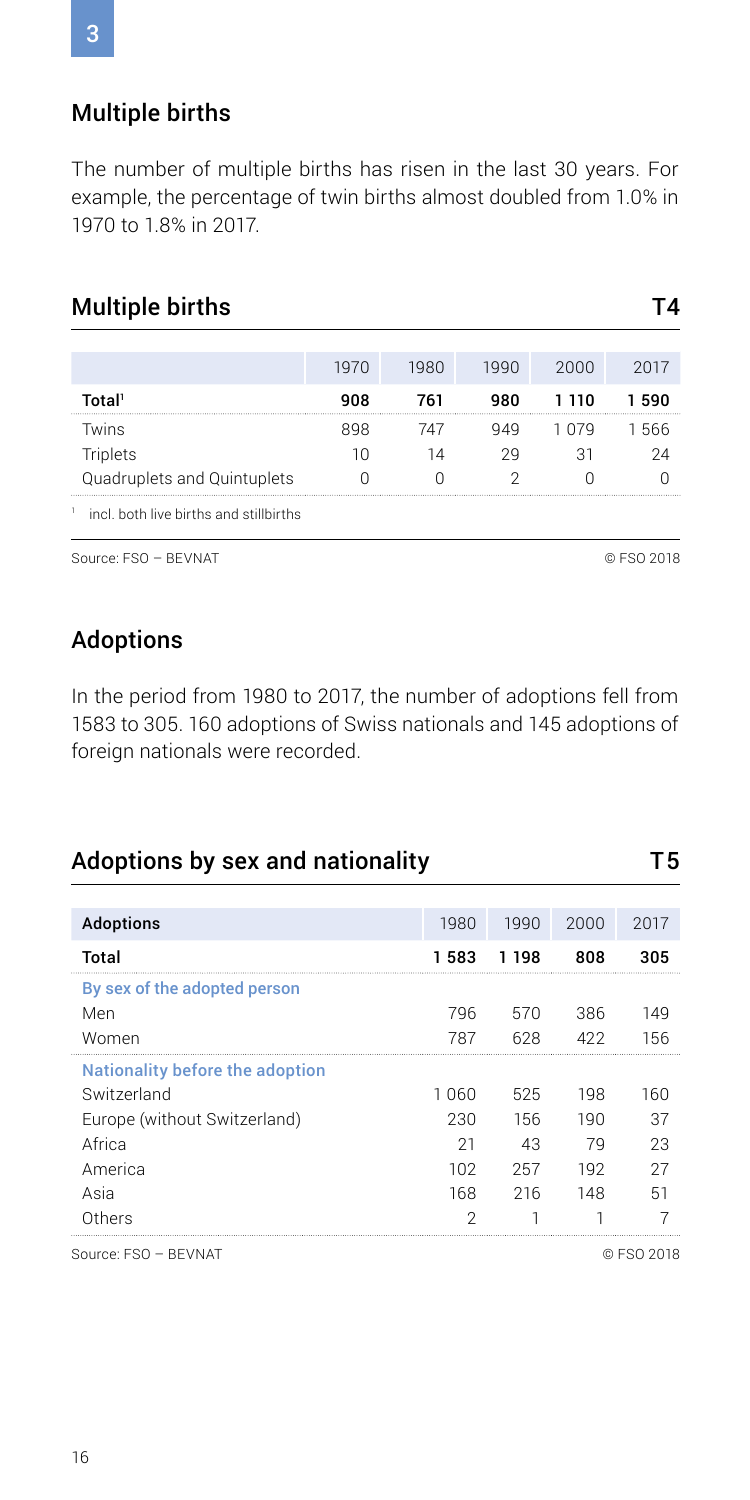Adoptions usually occur when children are young. Most adoptions are of children aged 0 to 9 years. In 2017, however, more young people were addopted. In principle, adults can also be adopted.



#### Adopted person by age group

The decrease in the number of adoptions can be explained by changes to the child protection laws, the decrease in unwanted preg-

nancies and better acceptance of single mothers in today's society.

#### Deaths

In 2017, 66 971 people died in Switzerland, around 2000 more than in the previous year (+3.1%).

Infant mortality has decreased considerably in Switzerland since 1970 (from 15.1 to 3.5 deaths per 1000 live births in 2017).

G10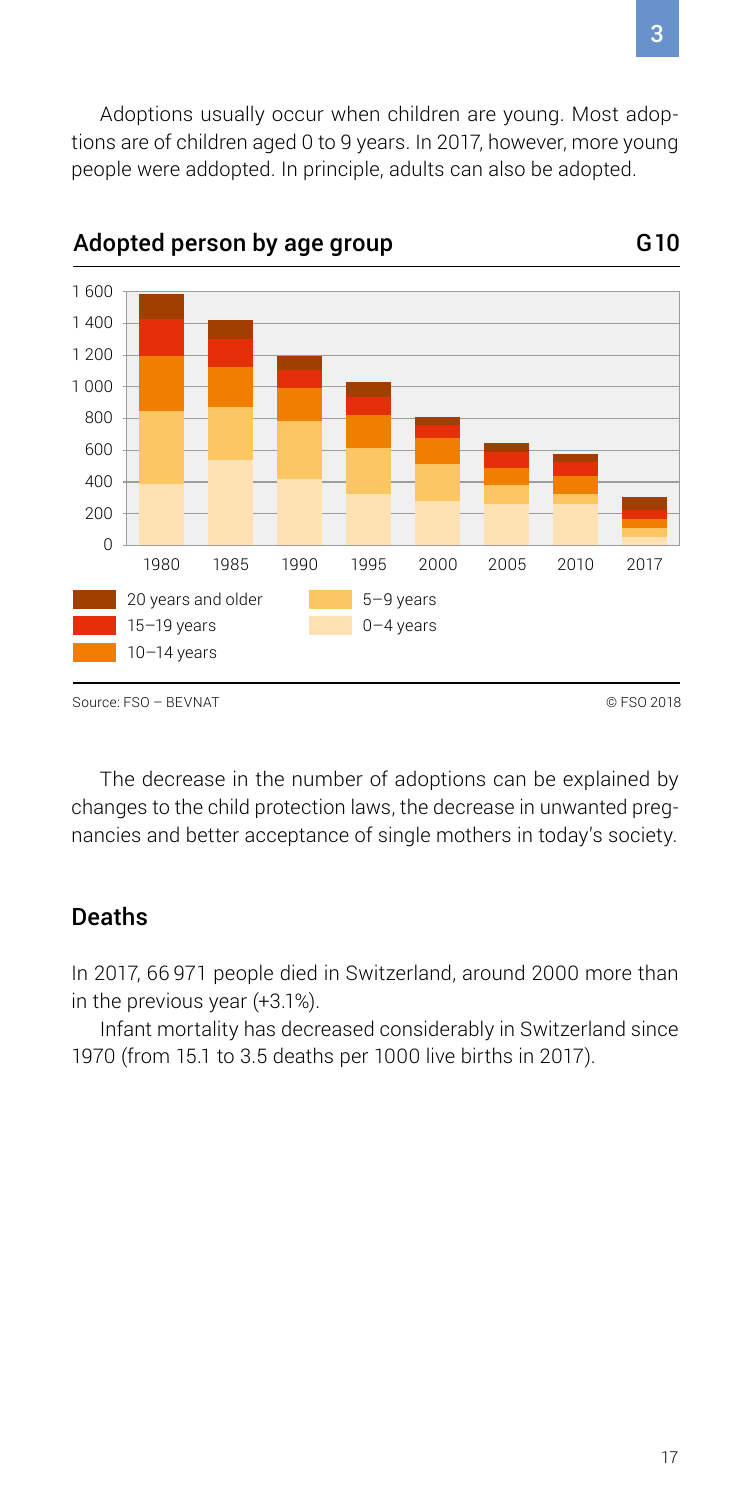#### Deaths T6

|                                    | 1970    | 1980   | 1990   | 2000   | 2017   |
|------------------------------------|---------|--------|--------|--------|--------|
| Total                              | 57091   | 59 097 | 63739  | 62 528 | 66 971 |
| Men                                | 29 954  | 30847  | 32 492 | 30 400 | 32 406 |
| Women                              | 27 137  | 28 250 | 31 247 | 32 128 | 34 565 |
| Swiss                              | 53 084  | 55 506 | 59802  | 58 190 | 60383  |
| Foreigners                         | 4 0 0 7 | 3591   | 3937   | 4338   | 6588   |
| Died in their first year           | 1494    | 667    | 574    | 386    | 310    |
| Infant mortality rate <sup>1</sup> | 15.1    | 9.1    | 6.8    | 4.9    | 3,5    |
| Deaths from age 65 on              |         |        |        |        |        |
| Men                                | 19501   | 22 104 | 24 056 | 23352  | 26773  |
| Women                              | 21 412  | 23 740 | 27 082 | 28 250 | 31 451 |
|                                    |         |        |        |        |        |

<sup>1</sup> deaths of children in the first year of life per 1000 live births

Source: FSO – BEVNAT © FSO 2018

Causes of death vary by age. The majority of deaths between the ages of 16 and roughly 34 are caused by accidents and suicide. From about the age of 40, cancer is the most common cause of death but is replaced from around age 80 by cardiovascular diseases.



# Leading causes of death by age group in 2015

G11

Source: FSO – Causes of death statistics (CoD) © FSO 2018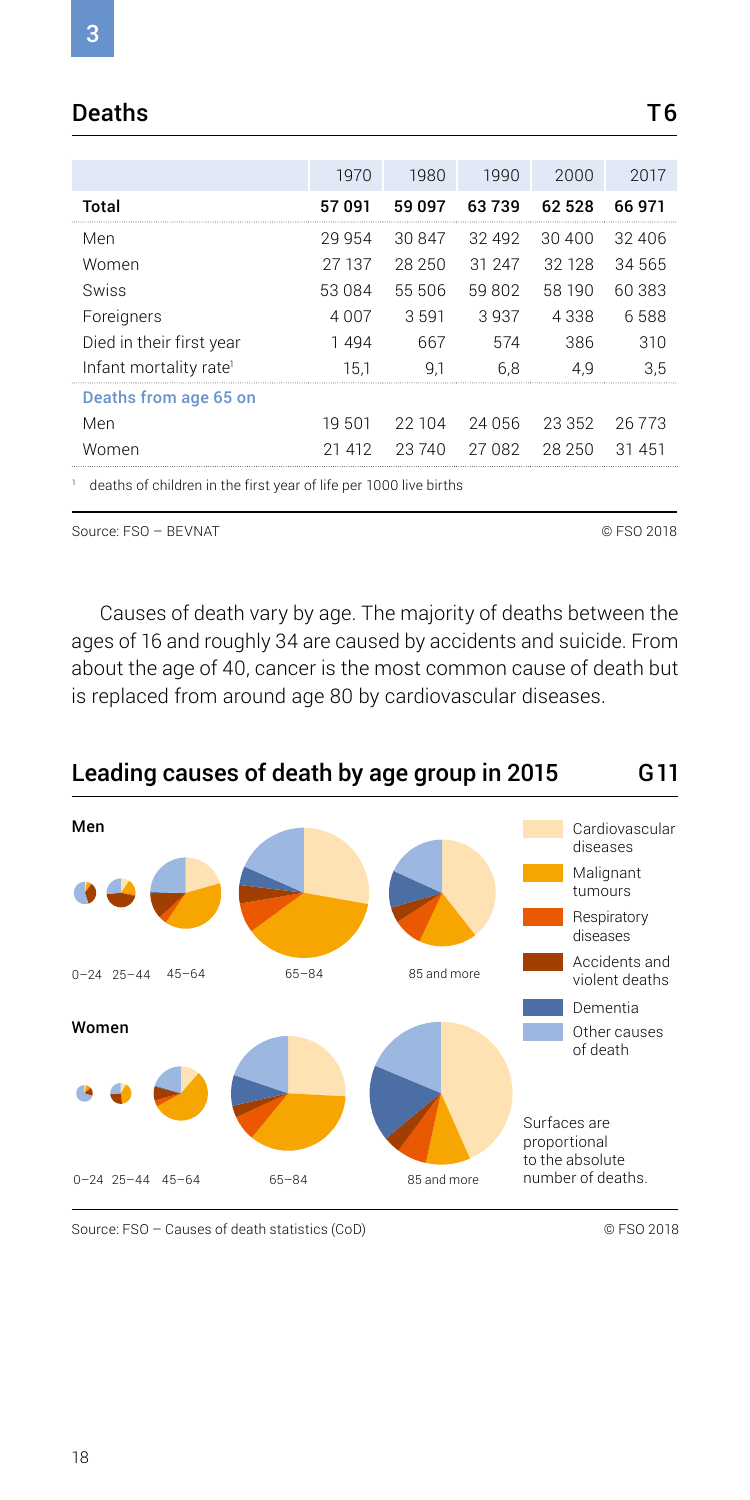#### Deaths by age

The share of deaths that occurred before the age of 65 fell markedly and amounted to just 13.1% in 2017, compared with 28.3% in 1970. By contrast, the proportion of deaths over the age of 75 sharply increased. The increase is particularly pronounced in the over 84 category : in 2017, 46.9% of the deceased were 85 or older, while in 1940 that figure was 6.1% and in 1970 15.4%.



# Deaths by age G12

Source: FSO – BEVNAT © FSO 2018

# Life expectancy at birth

Life expectancy at birth has risen considerably over the past few decades. In 2017, life expectancy at birth was 81.4 years for men and 85.4 years for women. However, the health of the older population varies considerably and high life expectancy is not necessarily linked with good health.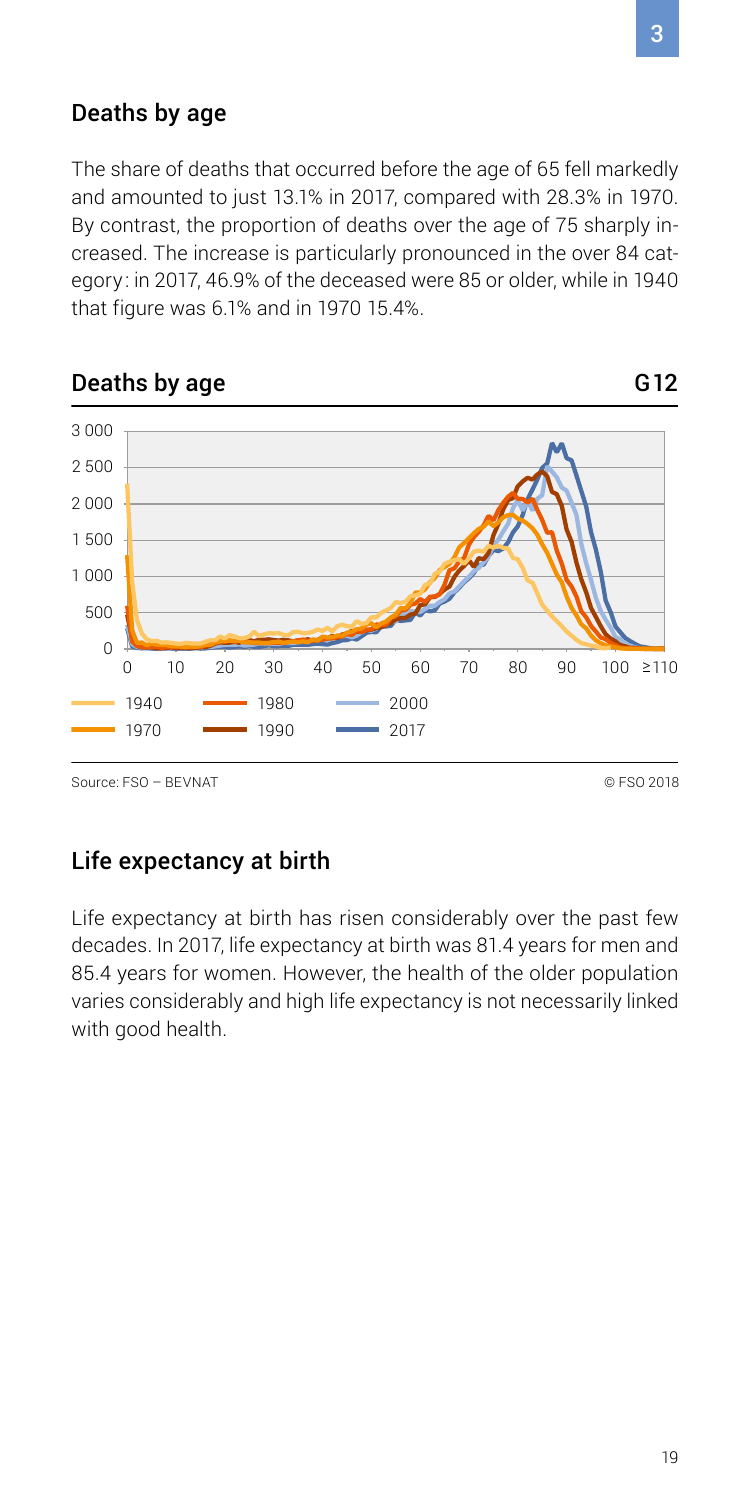#### Life expectancy at birth G13



Sources: FSO – BEVNAT, ESPOP, STATPOP © FSO 2018

# Life expectancy at 65

Life expectancy at the age of 65 also rose throughout the 20th century. Since 1900, life expectancy at 65 has increased from 9.9 to 19.7 years for men and from 9.8 to 22.5 years for women. Although women continue to have a higher life expectancy than men, the gender gap is closing. One reason for the marked decline in mortality in old age is the successful treatment of cardio-vascular disease.



Sources: FSO – BEVNAT, ESPOP, FCP, STATPOP © FSO 2018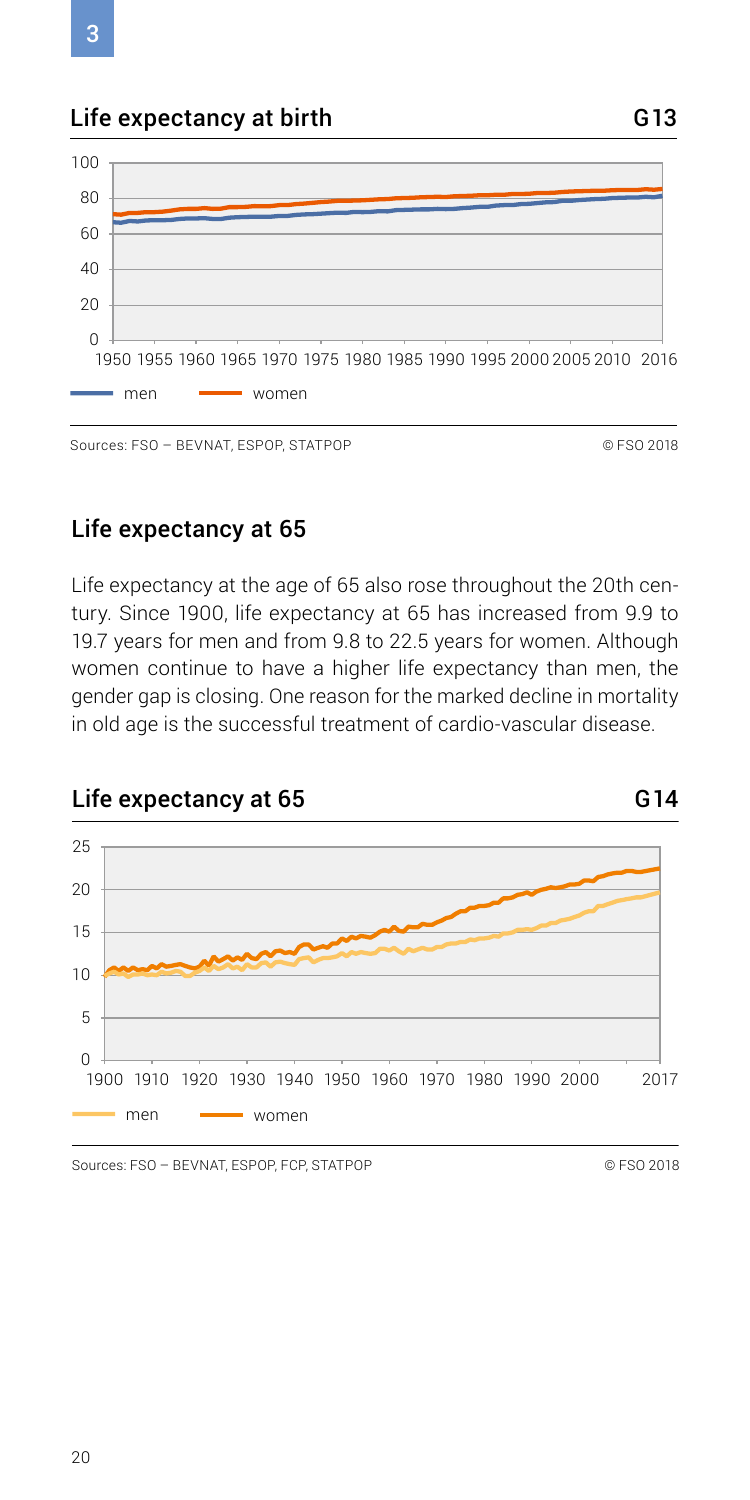# <span id="page-20-0"></span>4 Civil status, marriage, registered partnership and divorce

At the end of 2017, the permanent resident population by civil status was composed as follows: 44.3% single, 42.3% married, 4.8% widowed, 8.4% divorced, 0.01% unmarried, 0.19% persons in a registered partnership and 0.02% persons in a dissolved partnership.

At the end of 2017, 53.2% of single people were men and 46.8% women. Among married persons, the gender percentages were fairly balanced. Men, did, however account for the slightly larger group with 50.6% (women: 49.4%).

At 57.6%, women were over-represented among divorced people. In contrast, differences could be seen in registered partnerships: More men continued to be in a registered partnership than women (67% compared with 33%).



#### Permanent resident population by marital status and sex, 2017 G15

With regard to widowed persons, a big difference could be observed: 81.0% were women. The reasons for this are the higher life expectancy of women and the greater propensity of men to remarry.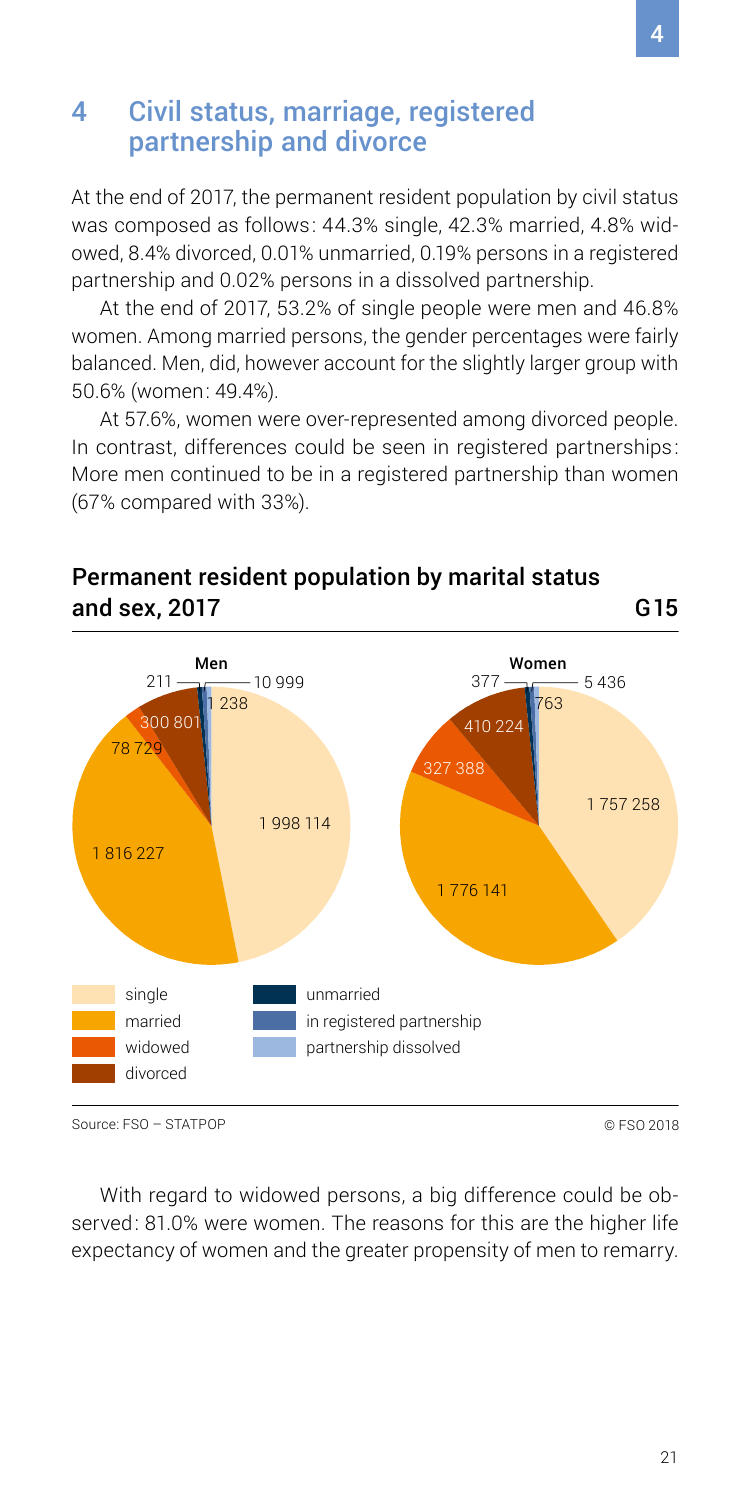#### Marriages

In 2017, 40 599 couples tied the knot. 71.3% of these (28 954) were first-time marriages. In 11 645 of these marriages, at least one person had been married before. The average age at first marriage continues to rise. Whereas in 1970, men were aged 26.5 and women 24.1, on average men and women today get married at the ages of 32,0 and 29.9 respectively.

|                                          | 1970    | 1980    | 1990   | 2000     | 2017   |
|------------------------------------------|---------|---------|--------|----------|--------|
| Total                                    | 46 693  | 35 7 21 | 46 603 | 39758    | 40 599 |
| Men                                      |         |         |        |          |        |
| single                                   | 41 536  | 30 212  | 38 316 | 30 4 6 7 | 32 119 |
| widowed                                  | 1437    | 791     | 795    | 618      | 426    |
| divorced <sup>1</sup>                    | 3720    | 4 7 1 8 | 7492   | 8673     | 8045   |
| Women                                    |         |         |        |          |        |
| single                                   | 42 607  | 31 175  | 39 624 | 31 531   | 33 200 |
| widowed                                  | 950     | 417     | 436    | 432      | 314    |
| divorced <sup>1</sup>                    | 3 1 3 6 | 4 1 2 9 | 6543   | 7795     | 7085   |
| Average age at first marriage (in years) |         |         |        |          |        |
| Men                                      | 26.5    | 27.4    | 29.1   | 30.3     | 32.0   |
| Women                                    | 24.1    | 25.0    | 26.7   | 27.9     | 29.9   |
| incl. other marital status               |         |         |        |          |        |

# Marriages **T7**

Sources: FSO – BEVNAT, ESPOP, STATPOP © FSO 2018

Since the middle of the 1980s, an increase in marriages with at least one foreign partner has been observed. In 2017, this was the case for 21 041 marriages (51.8%), 14 522 of which were between a Swiss and a foreign national (35.8%).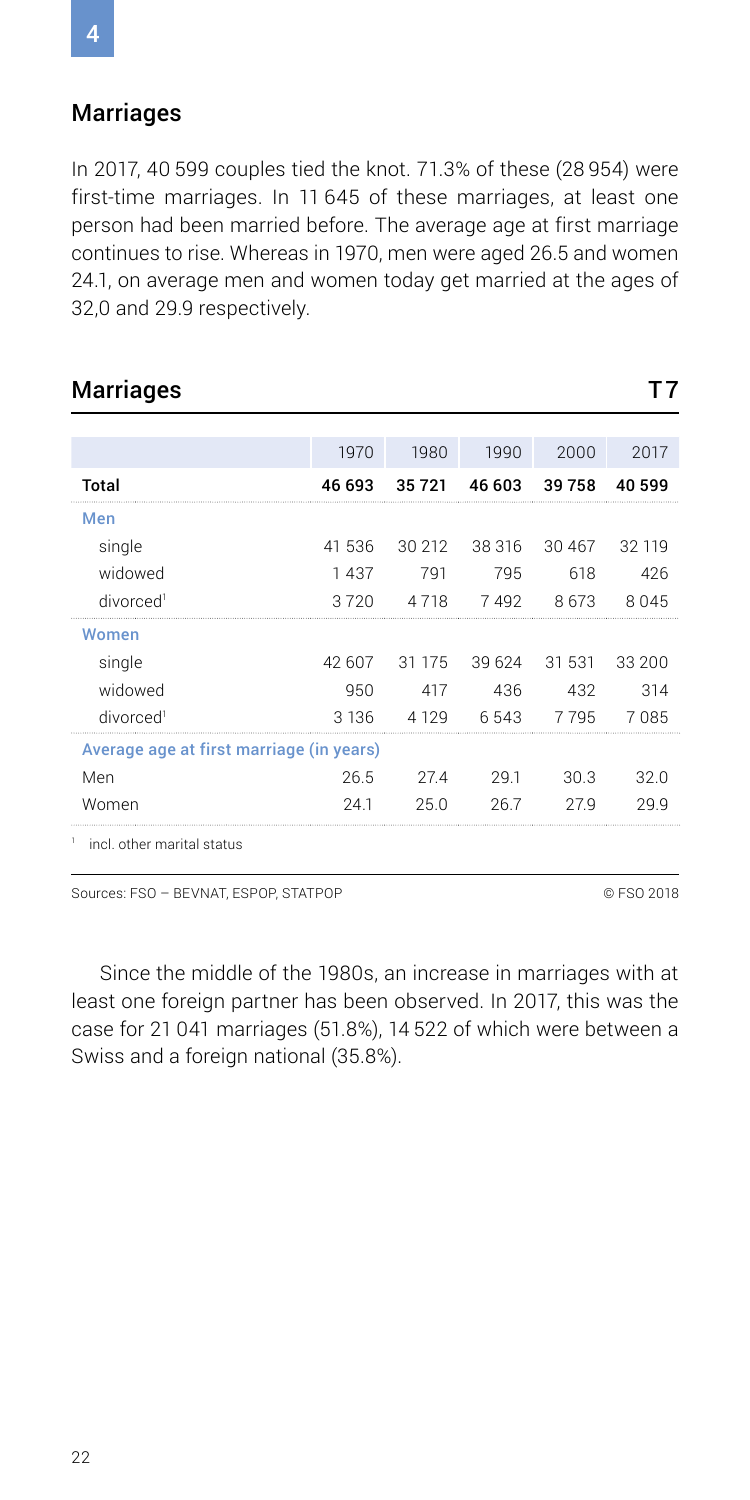#### Proportion of marriages by category of citizenship of the partners G16



# Registered and dissolved partnerships

789 same-sex couples entered a registered partnership in 2017. Far more male couples entered registered partnerships than female couples. However, in 2016 a considerable increase was nonetheless observed among female couples (+34.8%) while registered partnerships among men declined (–3.0%).

| Registered and dissolved partnership |      |      |      |  |
|--------------------------------------|------|------|------|--|
|                                      |      |      |      |  |
|                                      | 2007 | 2010 | 2017 |  |
| <b>Registered</b>                    |      |      |      |  |
| Total                                | 2004 | 720  | 789  |  |
| Couples (Men)                        | 1431 | 499  | 483  |  |
| Couples (Women)                      | 573  | 221  | 306  |  |
| <b>Dissolved</b>                     |      |      |      |  |
| Total                                |      | 77   | 183  |  |
| Couples (Men)                        |      | 49   | 117  |  |
| Couples (Women)                      | Ω    | 28   | 66   |  |

Source: FSO – BEVNAT © FSO 2018

In female couples both partners tend to be Swiss nationals, whereas in male couples partnerships between persons of different nationalities are most common.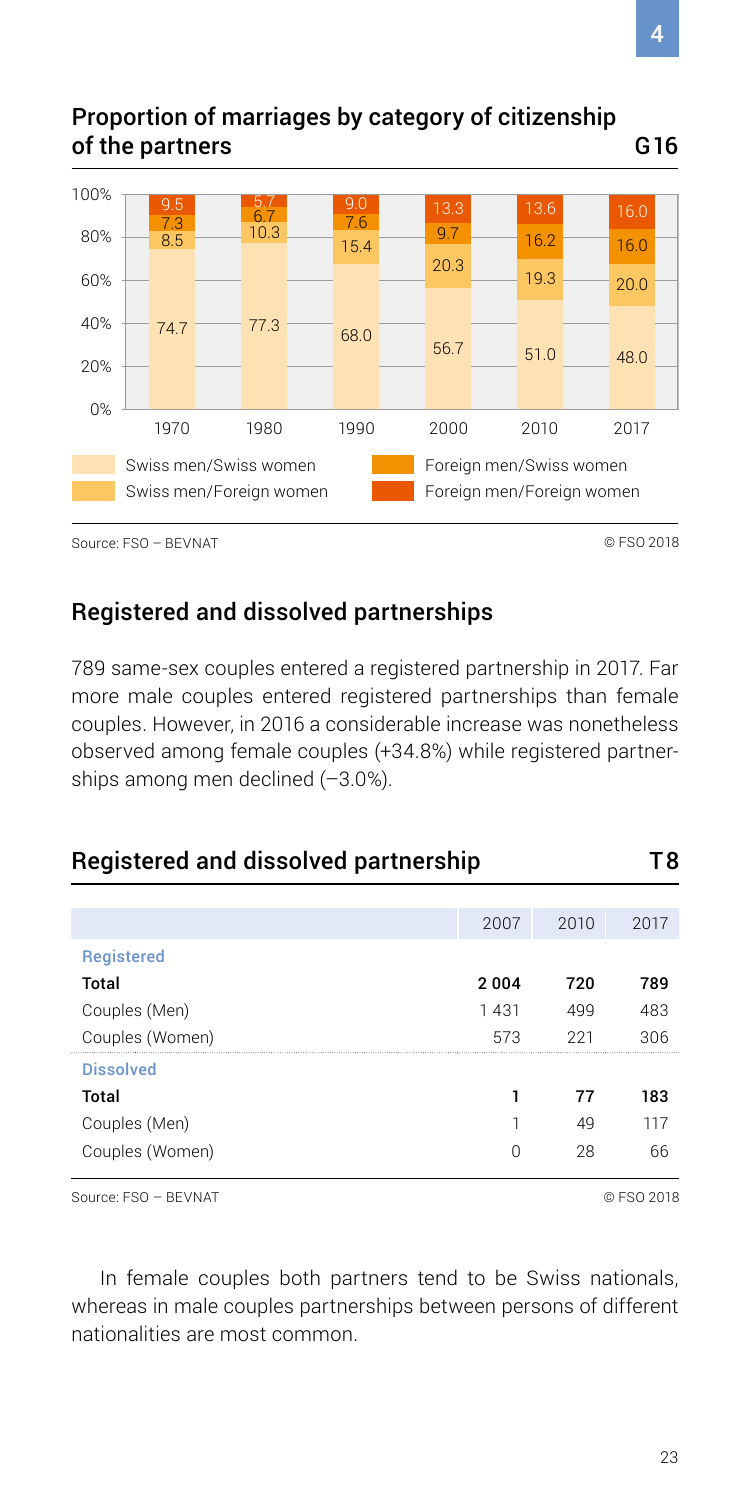# Proportion of registered partnerships by category of citizenship of the partner G17



Source: FSO – BEVNAT © FSO 2018

#### Divorces

In 2017, 15 906 divorces were recorded. Divorces were most frequent in the case of marriages that lasted 20 or more years (29.9%).

| <b>Divorces</b>                      |         |         |         | q      |
|--------------------------------------|---------|---------|---------|--------|
|                                      |         |         |         |        |
|                                      | 1970    | 1990    | 2010    | 2017   |
| Total                                | 6406    | 13 184  | 22 081  | 15 906 |
| <b>Duration of marriage</b>          |         |         |         |        |
| $0 - 4$ years                        | 1568    | 3 1 2 8 | 2454    | 1 900  |
| $5 - 9$ years                        | 1926    | 3473    | 6 1 1 7 | 3917   |
| $10-14$ years                        | 1 1 4 3 | 2051    | 4087    | 3039   |
| $15-19$ years                        | 778     | 1679    | 3 2 1 6 | 2300   |
| 20 years and over                    | 991     | 2853    | 6 207   | 4 750  |
| Average duration of marriage at time |         |         |         |        |
| of divorce (in years)                | 11.6    | 11.9    | 14.5    | 15.1   |
| Total divorce rate                   | 15.4    | 33.2    | 54.4    | 38.7   |

Source: FSO – BEVNAT © FSO 2018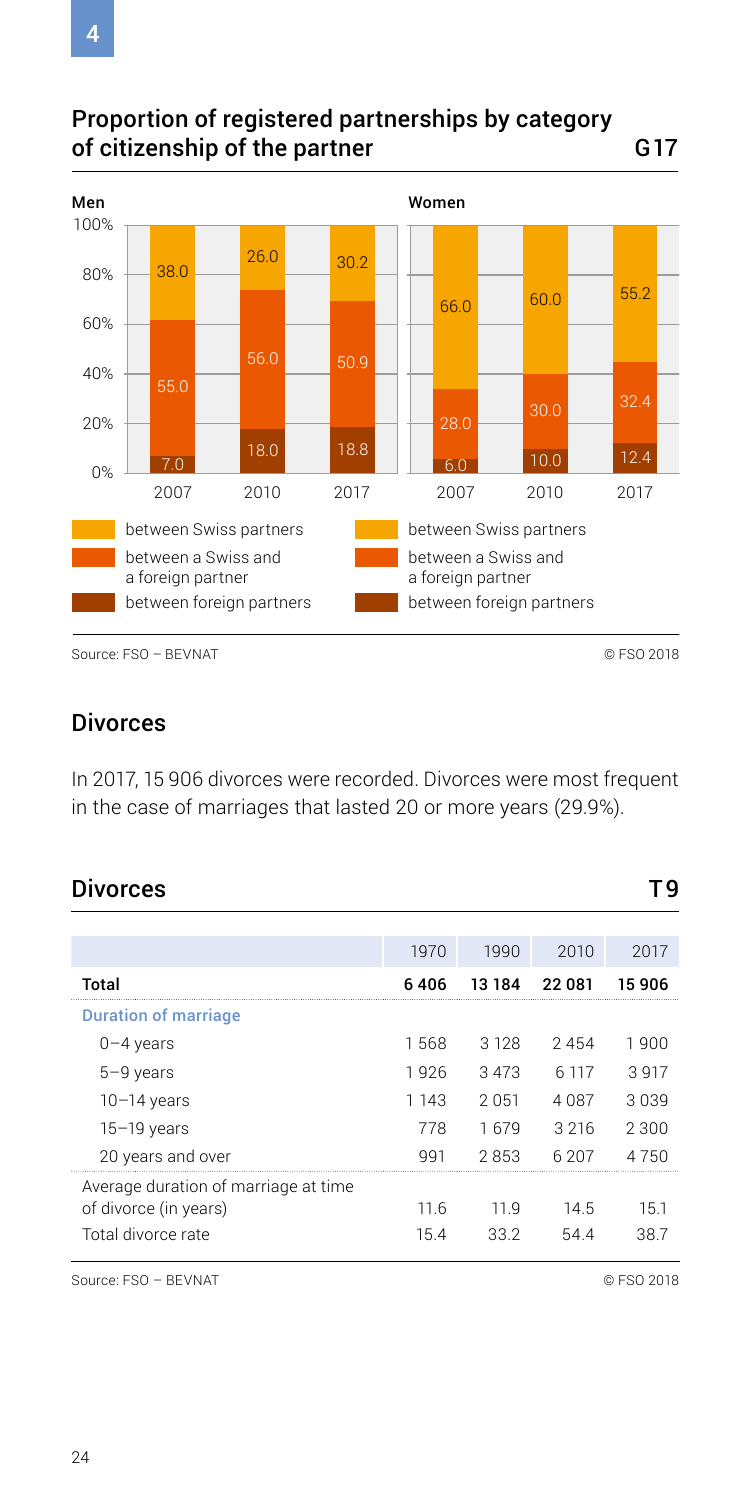After 1970, divorces have increased. Since 2010, however, there has been a slight decline in the number of divorces. The strong increases in 1999 and 2010 were linked to the new divorce law and revisions to the law which came into force on 1 January 2000 and 1 January 2011.



Source: FSO – BEVNAT © FSO 2018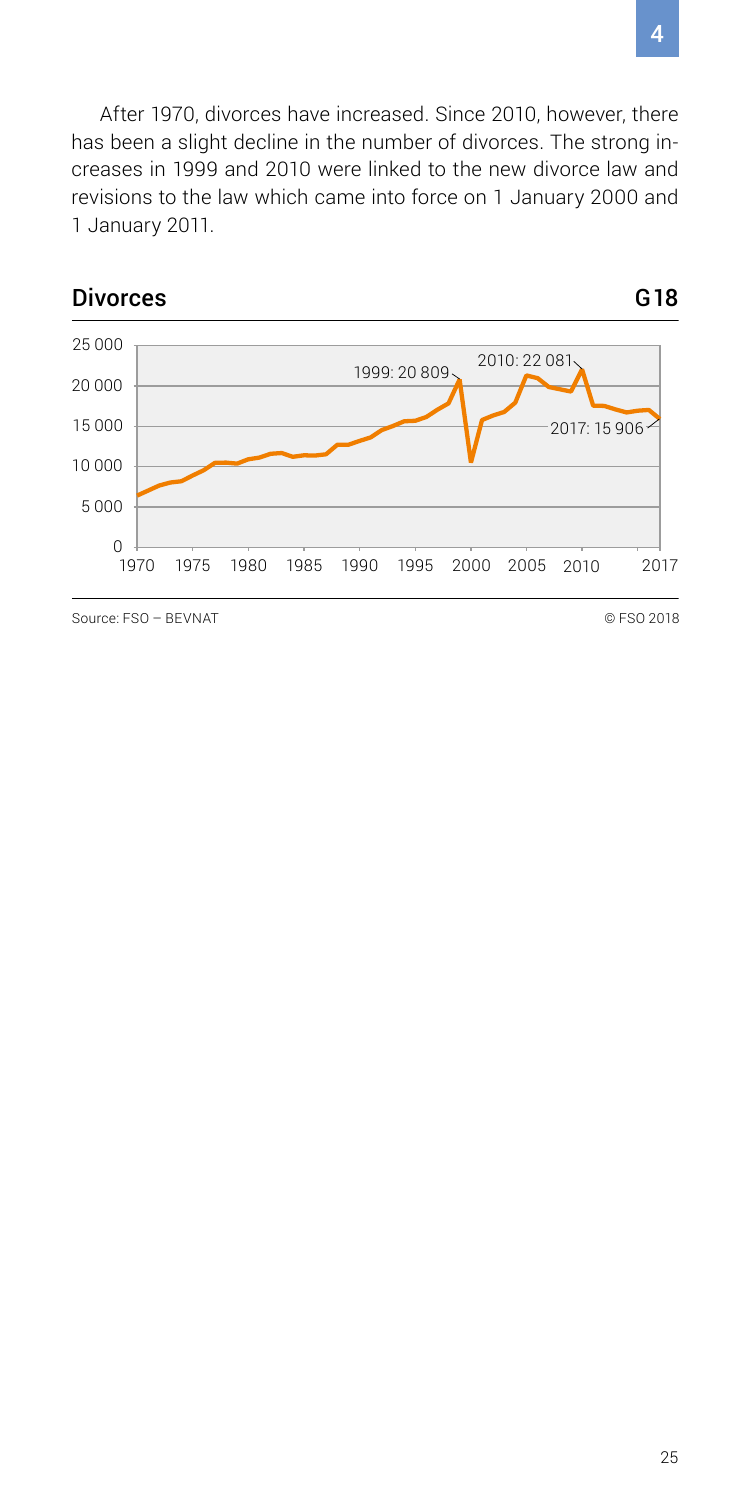# <span id="page-25-0"></span>5 Migration and acquisition of Swiss citizenship

In 2017, the population increased by 45 948 persons as a result of migration. This net migration covers both the immigration and emigration of Swiss and foreign nationals. Compared with previous year, it fell by about 35%.

#### International migrations

When comparing immigration and emigration, major differences can be seen between the nationality groups. For Swiss nationals, an emigration surplus of 8037 was observed, whereas for foreign nationals there was an immigration surplus of 53 985.

#### International migration T10

|                            | 1981    | 1990    | 2000     | 2010    | 2017    |
|----------------------------|---------|---------|----------|---------|---------|
| Immigration <sup>1</sup>   | 121 420 | 154 244 | 110 302  | 161 778 | 170 945 |
| Swiss                      | 28 483  | 31 465  | 26 102   | 22.283  | 23803   |
| Foreigners                 | 92 937  | 122 779 | 84200    | 139 495 | 147 142 |
| Emigration                 | 97 743  | 97 601  | 90 078   | 96839   | 124 997 |
| Swiss                      | 27796   | 31888   | 30 7 7 6 | 26 311  | 31840   |
| Foreigners                 | 69 947  | 65 713  | 59 302   | 70528   | 93 157  |
| Net migration <sup>1</sup> | 23 677  | 56 643  | 20 224   | 64939   | 45948   |
| Swiss                      | 687     | $-423$  | $-4674$  | $-4028$ | $-8037$ |
| Foreigners                 | 22 990  | 57 066  | 24898    | 68 967  | 53 985  |

 Until 2010 incl. change of status and transfers from the asylum process, from 2011 incl. conversions from non permanent residence status.

Sources: FSO – ESPOP, STATPOP © FSO 2018

In 2017, more then half of permanent foreign residents who emigrated or immigrated came from Europe. Above all, people were migrating to and from Germany, France, Italy and Portugal.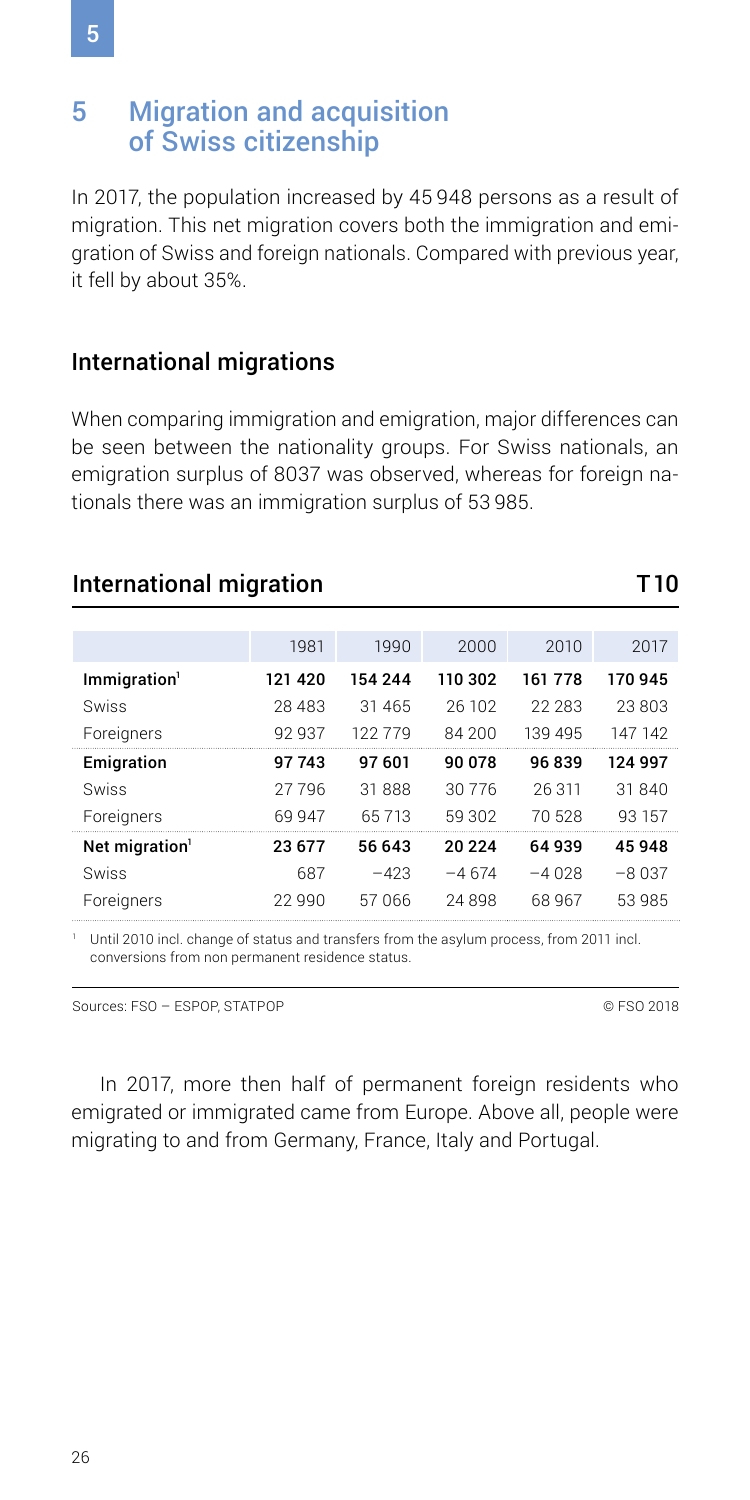# Immigration and emigration by nationality, 2017 G19



Source: FSO – STATPOP © FSO 2018

#### Population by migration status

In 2017, 2.6 million people aged 15 or over with a migration background lived in Switzerland (37.2%). The population without a migration background in the same year stood at around 4.4 million people (61.9%).

#### Permanent resident populaton aged 15 or over, by migration status, 2017 T11

|                                            | 2017      | Percentuale |
|--------------------------------------------|-----------|-------------|
| Total                                      | 7116000   | 100%        |
| Persons without a migration background     | 4402000   | 61.9%       |
| Persons with a migration background        | 2647000   | 37.2%       |
| Swiss citizens                             | 958 000   | 13.5%       |
| Persons with foreign citizenship           | 1 689 000 | 23.7%       |
| 1. Generation                              | 2 134 000 | 30.0%       |
| 2. Generation                              | 513 000   | 72%         |
| Persons with undetermined migration status | 67000     | 0.9%        |

Source: FSO – RIFOS © FSO 2018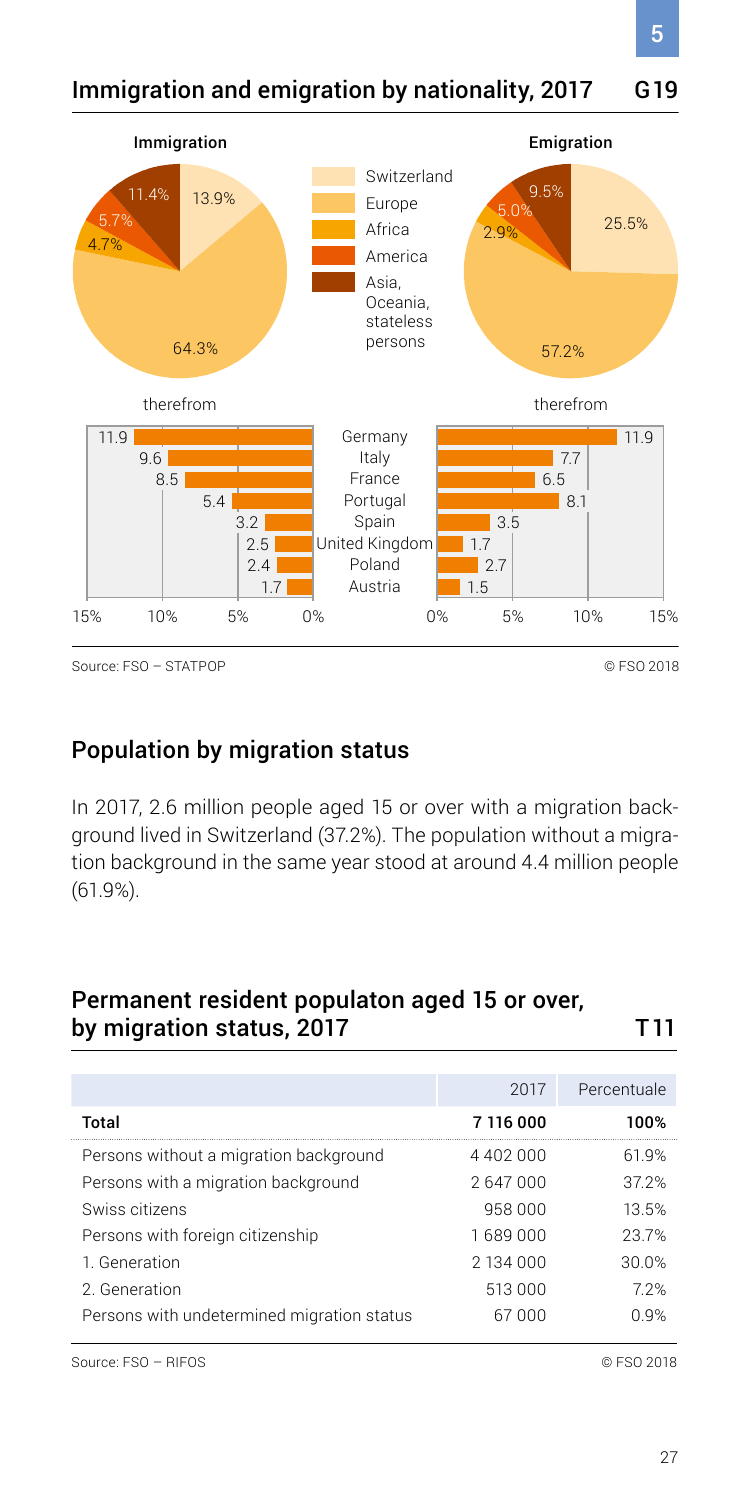With few exceptions, the population with a migration background includes all persons born abroad, all persons with foreign nationality and all naturalised Swiss citizens.



# Acquisition of Swiss citizenship (naturalisations)

In 1990, 8658 foreign nationals acquired Swiss citizenship, in 2000 this number was 28 700 and in 2017, 44 949 people obtained the Swiss passport. 43% of these were aged below 30. Most naturalised citizens came from European countries (35 702).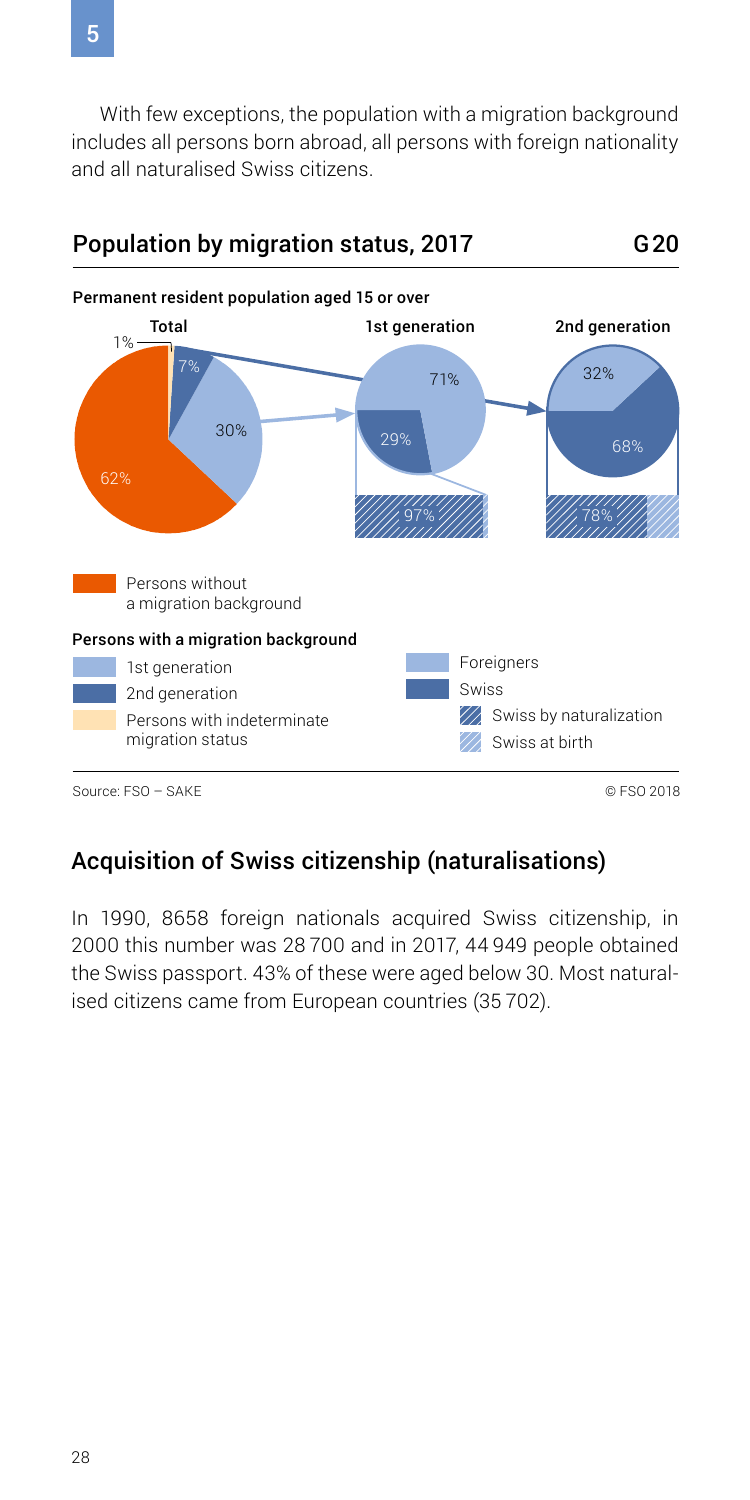|           | 1990    | 2000     | 2010     | 2017    |
|-----------|---------|----------|----------|---------|
| Total     | 8658    | 28700    | 39 314   | 44 949  |
| Men       | 3 2 2 8 | 13314    | 18 5 5 3 | 21 5 19 |
| Women     | 5430    | 15386    | 20761    | 23 430  |
| From      |         |          |          |         |
| Europe    | 6970    | 21 975   | 30 458   | 35702   |
| EU28/EFTA | 6 1 9 8 | 13 3 8 6 | 15 673   | 25 189  |
| Africa    | 273     | 1824     | 2499     | 2935    |
| America   | 600     | 1875     | 2015     | 2569    |
| Asia      | 796     | 2981     | 4 2 6 1  | 3590    |

#### Acquisition of Swiss citizenship T12

Sources: FSO – PETRA, STATPOP © FSO 2018

# Dual citizens

Oceania/stateless/

17.3% of the permanent resident population aged 15 or over were dual citizens (916 200 people). 64.4% of these acquired Swiss nationality through naturalisation, the remaining 35.6% obtained it at birth.

no indication 19 45 81 153

# Swiss permanent resident population aged 15 and over, by dual nationality and acquisition of Swiss nationality, in 2016 G21



Source: FSO – Structural Survey © FSO 2018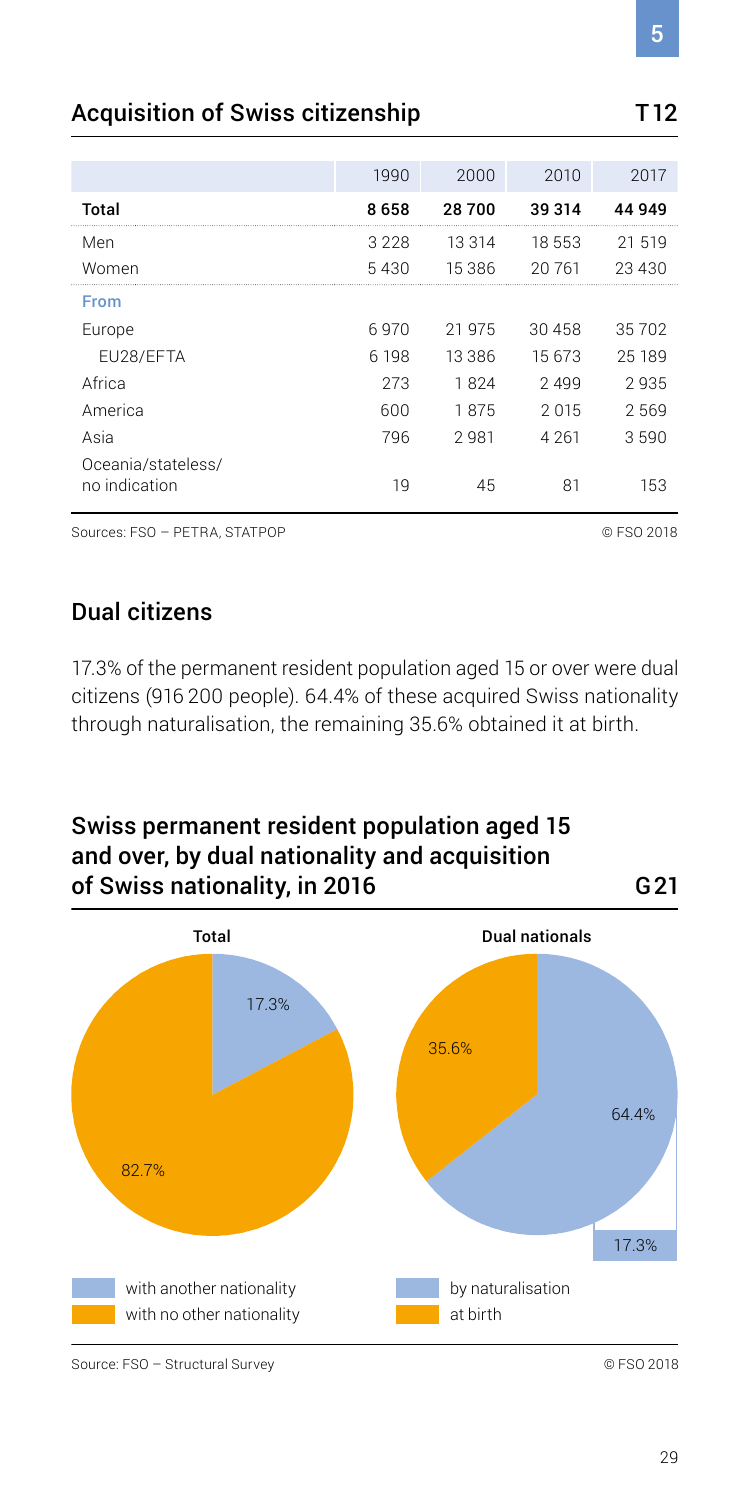In combination with Swiss nationality, Italian nationality is most common (24.7%), followed by French (11.2%) and German nationality (7.8%).

#### Swiss permanent resident population aged 15 and over with dual nationality, by second nationality, in %, in 2016

G22 Ten most frequent nationalities in the population with dual nationality



Source: FSO – Structural Survey © FSO 2018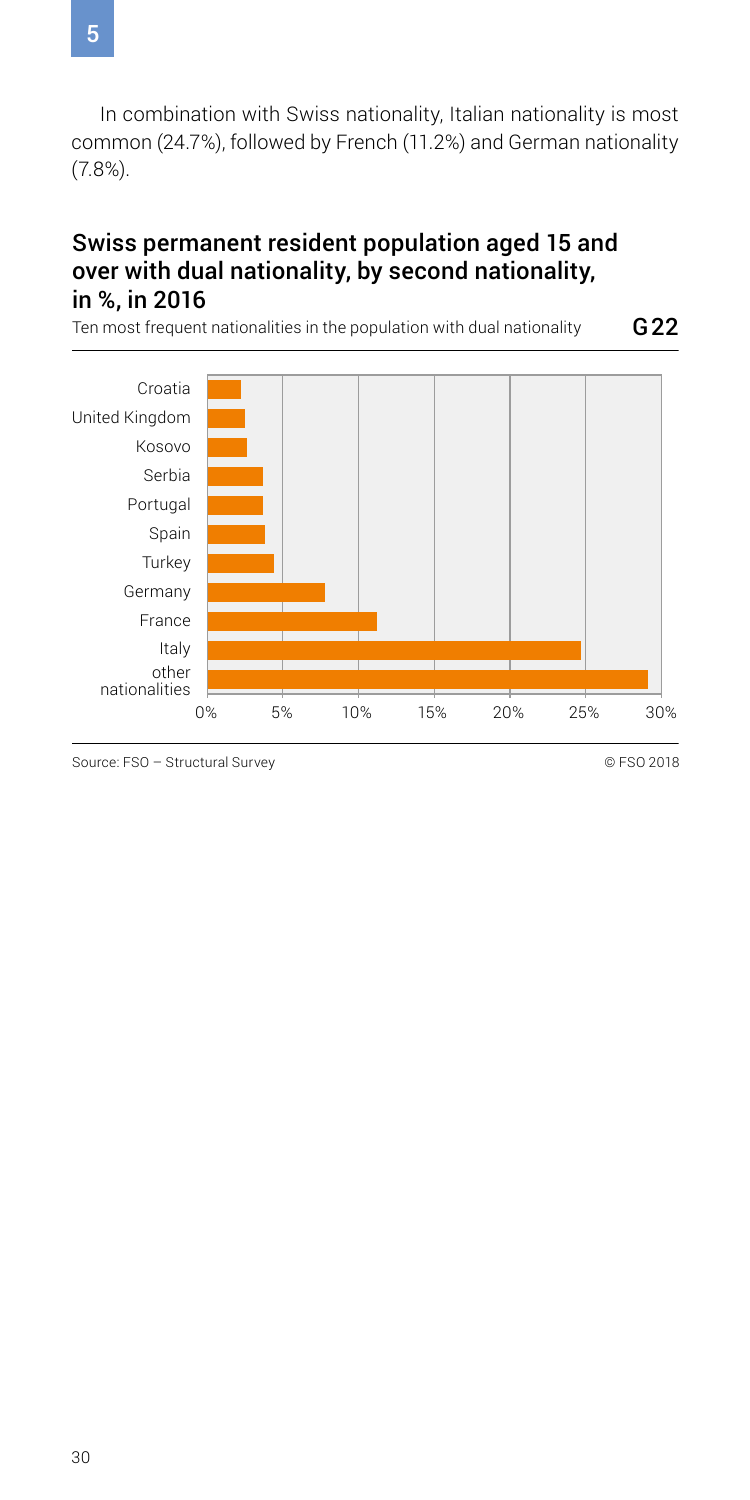# <span id="page-30-0"></span>6 Swiss citizens living abroad

At the end of 2017, 751 800 Swiss nationals lived outside the country's borders. The largest Swiss community is in France (195 728), where a good quarter of expatriates live. This is followed by Germany with 88 604 persons, Italy with 49 573 and the United Kingdom with 34 484.

#### Swiss citizens living abroad by country of residence T13

1995 2000 2005 2010 2017 Total 527 795 580 396 634 216 695 123 751 793 Europe 326 193 358 786 395 336 429 498 467 952 France 137 528 151 037 169 437 181 462 195 728 Germany 65 664 67 728 71 115 77 827 88 604 Italy 36 821 41 140 46 327 49 187 49 573 United Kingdom 22 543 25 043 26 441 29 505 34 484 Africa 16 650 17 467 18 017 20 008 19 542 America 143 030 154 872 163 122 174 158 179 729 USA 62 793 67 929 71 773 75 252 79 710 Canada 32 218 34 192 36 204 39 186 39 726 Argentina 14 163 14 546 14 931 15 690 15 373 Asia 19 845 24 167 30 378 41 466 52 007 Oceania 22 077 25 104 27 363 29 993 32 563

Source: FSO – SE-Stat, FDEA/Relations with the Swiss abroad  $\otimes$  FSO 2018

At the end of 2017, 21.5% of Swiss nationals living abroad, i.e. under the age of 18 (161 826 people). The percentage of people of retirement age (65 years and older) was almost the same at 20.9% (157 092 people). Consequently, the percentage of Swiss citizens abroad aged 18 to 64 was greatest at 57.6% (432 875).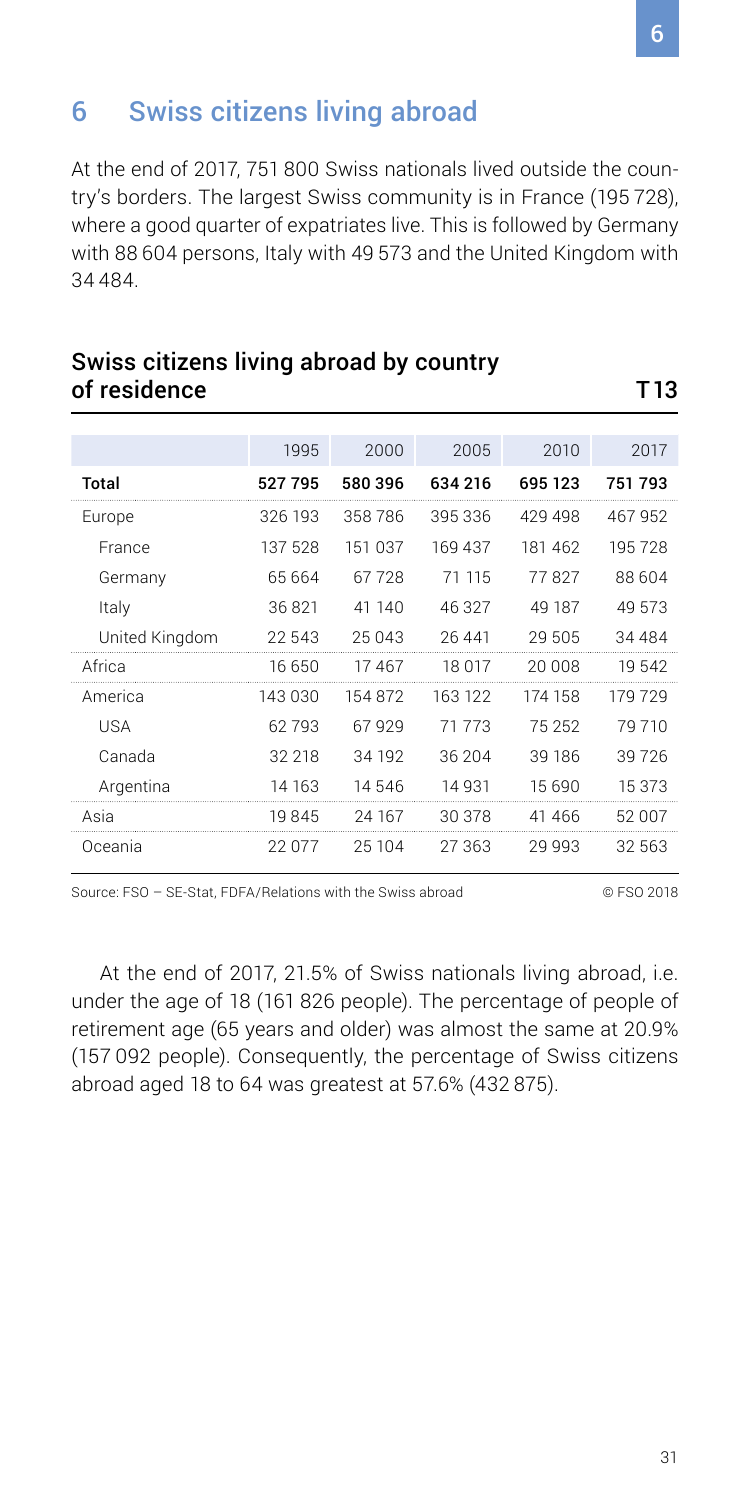# Proportion of Swiss citizens living abroad by continent of residence  $\qquad \qquad \qquad \qquad \qquad$  G23



G24

By continent, 62% of Swiss nationals lived in Europe, followed by America (24%), Asia (7%), Oceania (4%) and Africa (3%).

Age structure of the population, 2017



Sources: FSO – SE-Stat, STATPOP © FSO 2018

Australia 24900 and 24900 and 24900 and 24900 and 24900 and 24900 and 24900 and 24900 and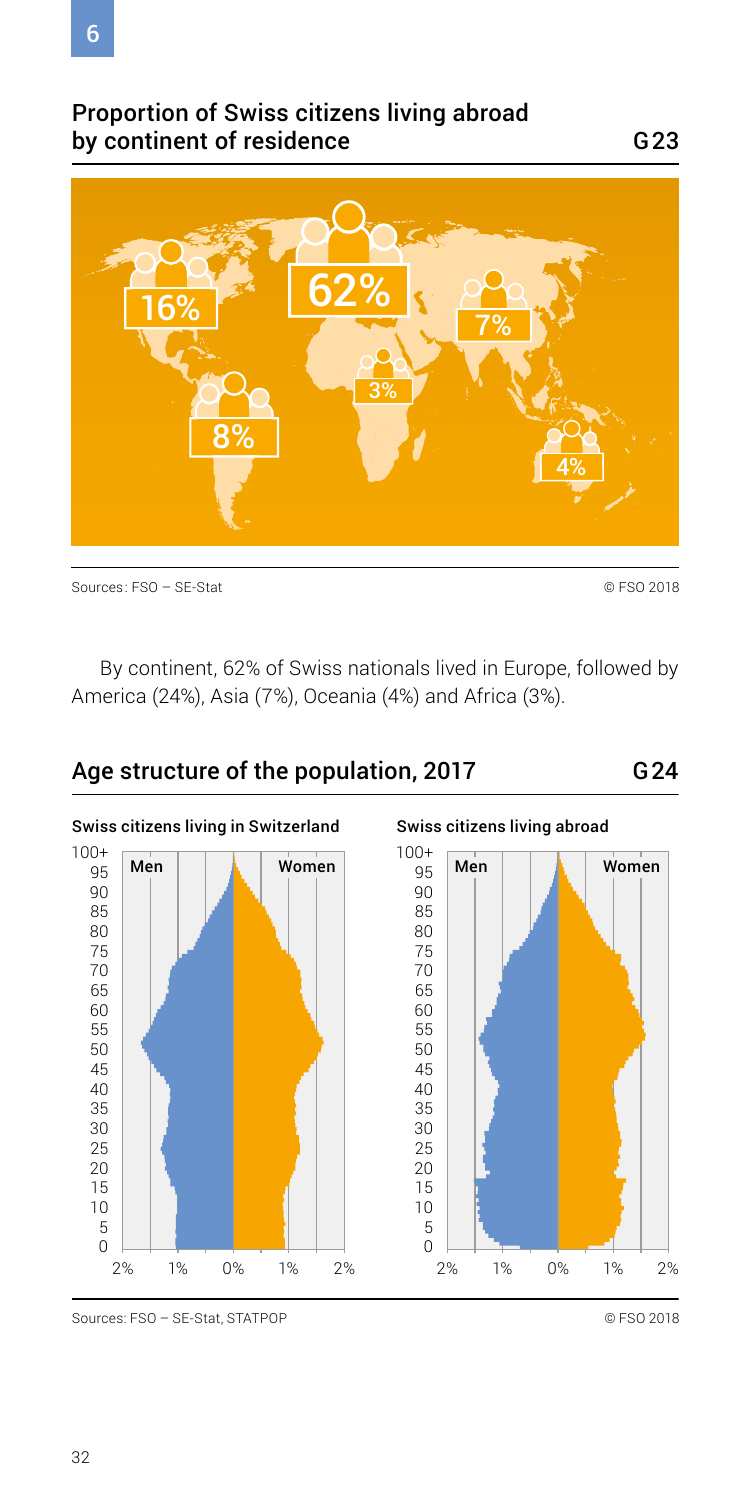# <span id="page-32-0"></span>7 Switzerland in international comparison

Amongst other things, Switzerland differs from its neighbours through its high percentage of foreign nationals (25.1%). The proportion of older people is greater in Germany and Italy than in Switzerland. France stands out due to its higher birth rate.

Main indicators for different countries, 2017 T14

|                                                        | Switzer-<br>land | Italy             | Germany          | France              | Austria         |  |  |
|--------------------------------------------------------|------------------|-------------------|------------------|---------------------|-----------------|--|--|
| Population<br>(in $1000$ ) <sup>1</sup>                | 8420             | 60 589            | 82 5 21          | 66 989 <sup>3</sup> | 8772            |  |  |
| Share of population<br>under 15 years<br>$(in %)^1$    | 14.9             | 13.5              | 13.4             | 18.3                | 14.4            |  |  |
| Share of population<br>65 or older (in %) <sup>1</sup> | 18.1             | 22.3              | 21.2             | 19.2                | 18.5            |  |  |
| Share of foreigners<br>$(in %)^1$                      | 25.1%            | 10.0 <sup>3</sup> | 14.7             | 12.2 <sup>3</sup>   | 18.8            |  |  |
| Average number of<br>children per woman <sup>2</sup>   | 1.5              | 1.3               | 1.6 <sup>3</sup> | 1.9 <sup>3</sup>    | 1.5             |  |  |
| Life expectancy at birth <sup>2</sup>                  |                  |                   |                  |                     |                 |  |  |
| Men                                                    | 81.4             | 81.0              | 78.6             | $79.5^3$            | 79.3            |  |  |
| Women                                                  | 85.4             | 85.6              | 83.5             | 85.7 <sup>3</sup>   | 84.1            |  |  |
| Net migration<br>(per 1000 persons)                    | 5.4              | 14                | 5.8 <sup>3</sup> | $1 \Omega3$         | 51 <sup>3</sup> |  |  |
| Marriages<br>(per 1000 persons) <sup>2</sup>           | 4.8              | 3.4               | 5.0              | 3.5                 | 5.1             |  |  |
| <b>Divorces</b><br>(per 1000 persons) <sup>2</sup>     | 1.9              | 1.6               | 2.0              | 1.9                 | 1.8             |  |  |
| January 1, 2017                                        |                  |                   |                  |                     |                 |  |  |

<sup>2</sup> Germany, France, Italy, Austria: 2016

<sup>3</sup> provisional data

Sources: Switzerland: FSO, other coutries: Eurostat, on July 11, 2018 © FSO 2018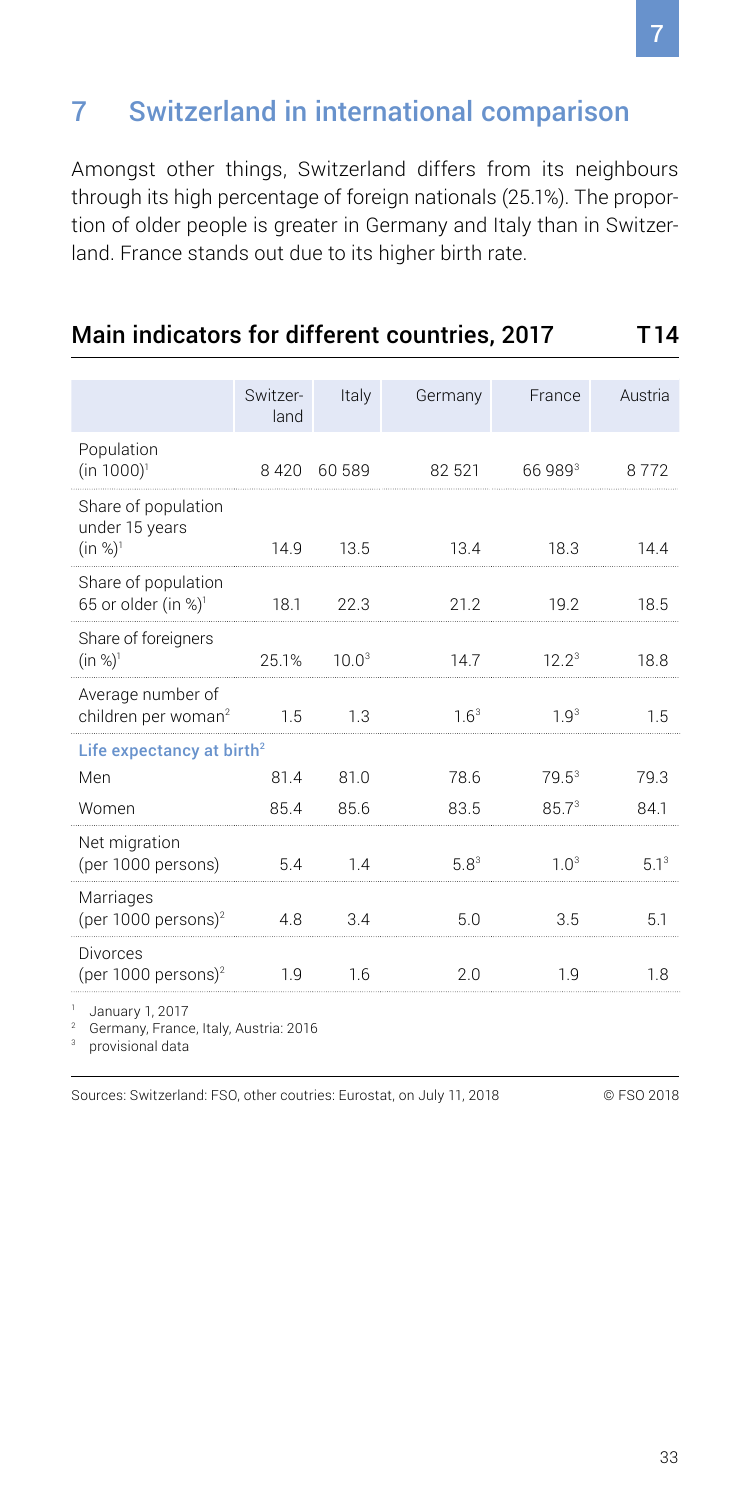# <span id="page-33-0"></span>8 Information, sources and publications

Here you will find a selection of information about the data source and FSO population statistics publications:

**BEVNAT** (Vital Statistics) provides data on births, deaths, marriages, registered partnerships, divorces, adoptions and acknowledgements of paternity. Further information can be found here: [www.statistik.ch](https://www.bfs.admin.ch/bfs/de/home/statistiken/bevoelkerung/erhebungen/bevnat.html)  $\rightarrow$  [Basics and survey](https://www.bfs.admin.ch/bfs/de/home/statistiken/bevoelkerung/erhebungen/bevnat.html)  $\rightarrow$  Surveys  $\rightarrow$  Vital statistics (BEVNAT)

STATPOP (Household and Population Statistics) forms part of the new census system statistics and since 2010 has been providing information on the resident population's size, structure and natural and spatial changes in Switzerland's communes, districts and cantons. Further information can be found here: [www.statistics.admin.ch](https://www.bfs.admin.ch/bfs/en/home/statistics/population/surveys/statpop.html)  $\rightarrow$  Basics and surveys  $\rightarrow$  Surveys,  $\rightarrow$  [Population and Households](https://www.bfs.admin.ch/bfs/en/home/statistics/population/surveys/statpop.html) Statistics [\(STATPOP\)](https://www.bfs.admin.ch/bfs/en/home/statistics/population/surveys/statpop.html)

The SE (Structural survey) complements the information from the registers of persons and since 2010 has provided additional data on the population, households, families, housing, employment, mobility, education, language and religion. You can find out more information at www.statistics.admin.ch  $\rightarrow$  [Basics and Surveys](https://www.bfs.admin.ch/bfs/en/home/basics/census/four-key-elements/structural-survey.html)  $\rightarrow$  Surveys  $\rightarrow$ [Structural survey](https://www.bfs.admin.ch/bfs/en/home/basics/census/four-key-elements/structural-survey.html)

Information on the other data sources can be found in the fact sheet: www.statistics.admin.ch  $\rightarrow$  [Federal Statistical Office](https://www.bfs.admin.ch/bfs/en/home/basics/surveys.html)  $\rightarrow$  Basic and Surveys  $\rightarrow$  Surveys  $\rightarrow$  Theme  $\rightarrow$  [Population](https://www.bfs.admin.ch/bfs/en/home/basics/surveys.html)

#### Electronic publications

Create your own tailor-made tables using STATPOP and BEVNAT data cubes in STAT-TAB, the interactive statistics database. [www.pxweb.bfs.admin.ch](https://www.pxweb.bfs.admin.ch/pxweb/de/%3Frxid%3Ddbe759ad-adee-473f-8006-326d72636275)  $\rightarrow$  Population

Additional information, texts and tables are published on our website: [www.statistics.admin.ch](https://www.bfs.admin.ch/bfs/en/home/statistics/population.html)  $\rightarrow$  Look for statistics  $\rightarrow$  Population

The FSO's Demos newsletter (demographic information) can be found here: [www.statistics.admin.ch](https://www.bfs.admin.ch/bfs/en/home/statistics/catalogues-databases/publications.html)  $\rightarrow$  Look for statistics  $\rightarrow$ [Catalogues and Databases](https://www.bfs.admin.ch/bfs/en/home/statistics/catalogues-databases/publications.html)  $\rightarrow$  Publications